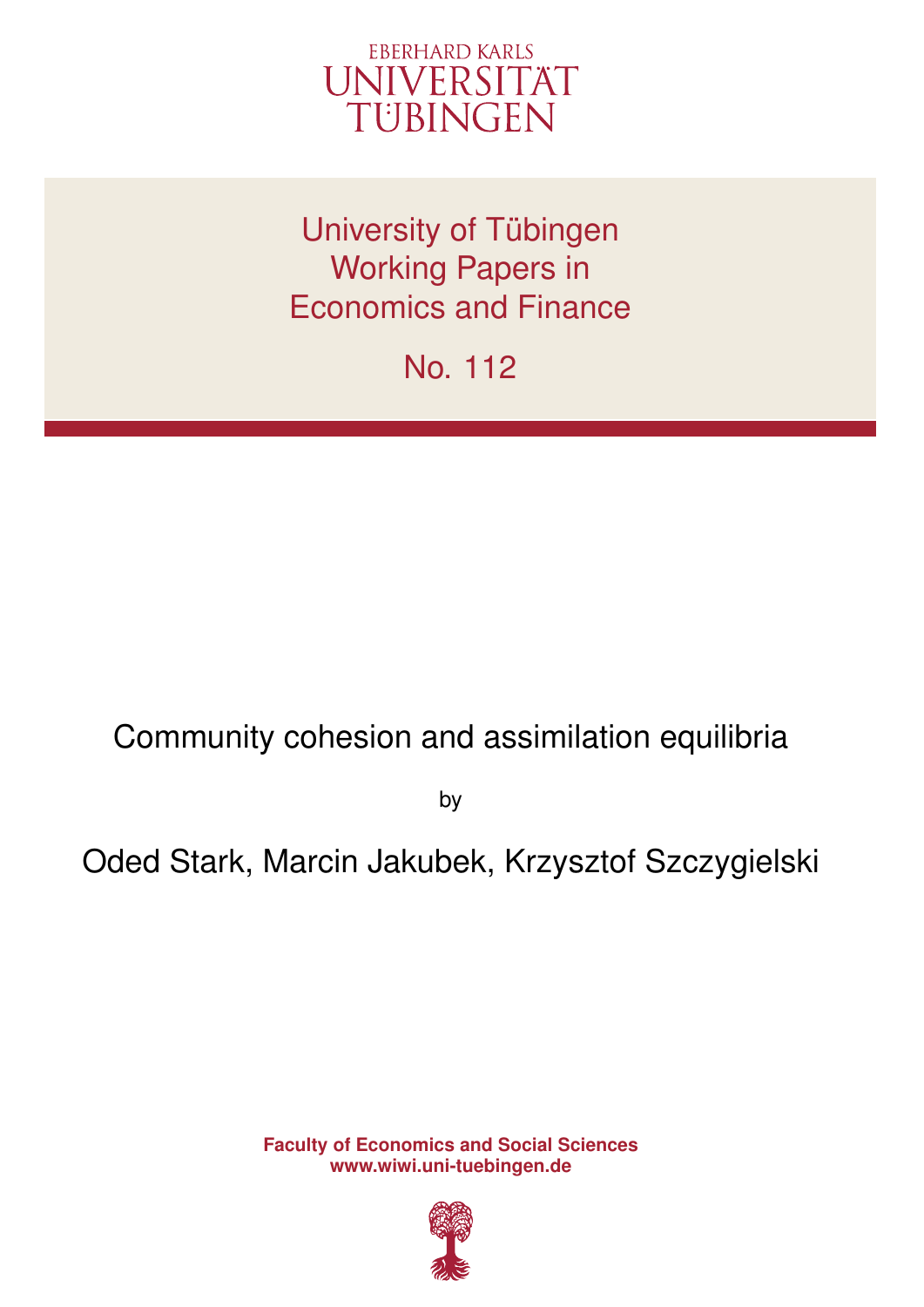# Community cohesion and assimilation equilibria

by

Oded Stark Universities of Bonn, Tuebingen, and Warsaw

Marcin Jakubek Institute of Economics, Polish Academy of Sciences

and

Krzysztof Szczygielski University of Warsaw

Mailing Address: Oded Stark Correction Correction Correction Correction October 2018 ZEF, University of Bonn Walter-Flex-Strasse 3 D-53113 Bonn Germany

E-mail Address: ostark@uni-bonn.de

We are indebted to two Referees for insightful comments and constructive advice, and to William Strange for guidance, encouragement, and kind words. Marcin Jakubek gratefully acknowledges the support of the National Science Centre, Poland, grant 2014/13/B/HS4/01644.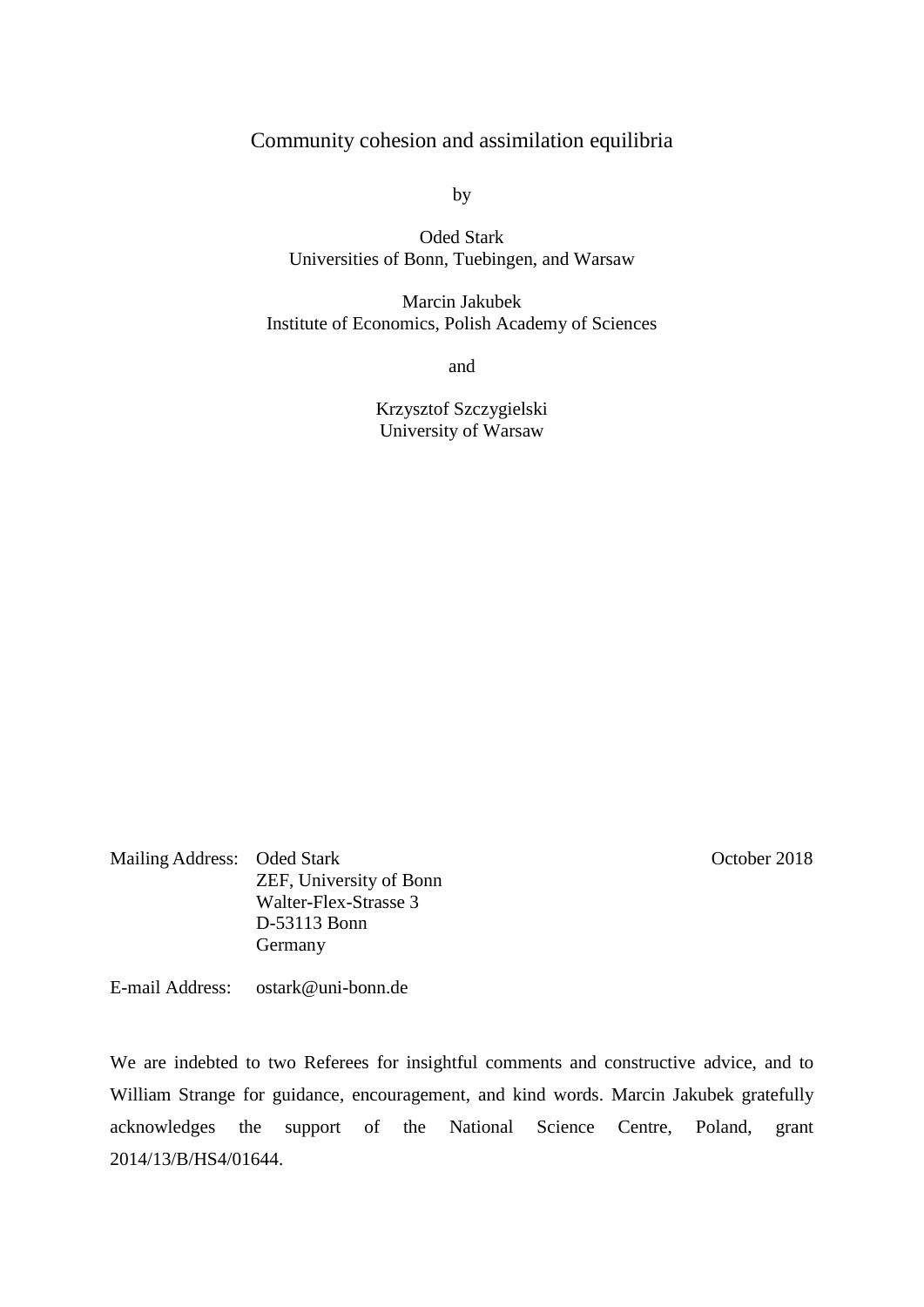#### **Abstract**

We study the assimilation behavior of a group of migrants who live in a city populated by native inhabitants. We conceptualize the group as a community, and the city as a social space. Assimilation increases the productivity of migrants and, consequently, their earnings. However, assimilation also brings the migrants closer in social space to the richer native inhabitants. This proximity subjects the migrants to relative deprivation. We consider a community of migrants whose members are at an equilibrium level of assimilation that was chosen as a result of the maximization of a utility function that has as its arguments income, the cost of assimilation effort, and a measure of relative deprivation. We ask how vulnerable this assimilation equilibrium is to the appearance of a "mutant" - a member of the community who is exogenously endowed with a superior capacity to assimilate. If the mutant were to act on his enhanced ability, his earnings would be higher than those of his fellow migrants, which will expose them to greater relative deprivation. We find that the stability of the pre-mutation assimilation equilibrium depends on the cohesion of the migrants' community, expressed as an ability to effectively sanction and discourage the mutant from deviating. The equilibrium level of assimilation of a tightly knit community is stable in the sense of not being vulnerable to the appearance of a member becoming better able to assimilate. However, if the community is loose-knit, the appearance of a mutant will destabilize the pre-mutation assimilation equilibrium, and will result in a higher equilibrium level of assimilation.

*Keywords*: Community cohesion; Social proximity; Interpersonal comparisons; Relative deprivation; Migrants' assimilation behavior

*JEL Classification:* D70; J15; J24; J61; J70; O12; Z10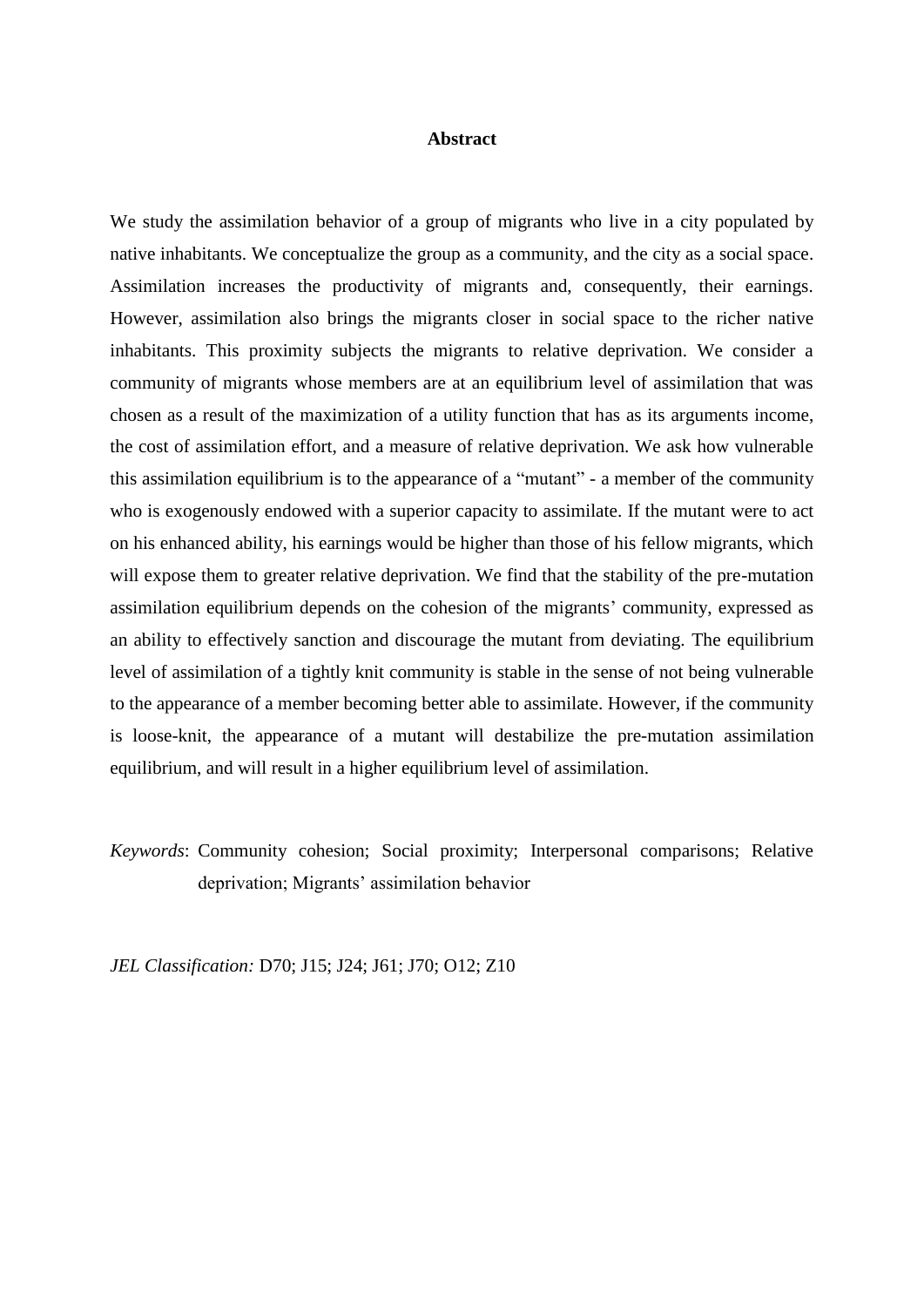## **1. Introduction**

Urban areas are spatial structures, and to a large extent study of them has been that of geographical space. In this paper we conceptualize urban spaces as social spaces. In a city inhabited by natives and migrants, we inquire how considerations of social proximity of the migrants to the native inhabitants impact on the degree to which migrants' assimilate. There has been considerable interest in how the presence of migrants affects the earnings of the native inhabitants (for example, whether migrants with a particular skill level enhance or depress the income of the native inhabitants), $<sup>1</sup>$  but little research has been done on how the</sup> (relatively high) incomes of a city's native inhabitants affect the incomes of the migrants, with migrants' assimilation being the intervening variable.

A question that is at the heart of economic research on the assimilation of migrants is this: if integration and assimilation increase the productivity of migrants and, consequently, their earnings, why is it that migrants are quite often reluctant to assimilate, or if they do assimilate, why do they do so only partially? Specifically, why do migrants choose to exert a particular level of effort to assimilate, and what governs their choice of this or that level of effort?<sup>2</sup>

In an earlier look at this subject, Fan and Stark (2007) considered the issue of limited assimilation from the perspective of the assimilation decision of a single migrant in a homogeneous community of migrants. That analysis drew on two building blocks. First, from the perspective of the theory of social proximity and group affiliation (as per Akerlof, 1997), the assimilation of a migrant was understood to reduce his social distance from the native population. Second, noting the large amount of evidence that income comparisons influence people's wellbeing, this influence was quantified by means of a measure of relative deprivation, which in turn was incorporated in a utility function that is additive in income, cost of assimilation effort, and the measure of relative deprivation. <sup>3</sup> Fan and Stark inquired

 $\overline{a}$ 

<sup>&</sup>lt;sup>1</sup> A review of the related evidence is provided by Blau and Kahn (2015).

<sup>&</sup>lt;sup>2</sup> Lazear (1999) sought to explain the low level of the assimilation of migrants by building a model in which migrants who form clusters are reluctant to assimilate because in concentrated migrant communities, the returns from learning the host country's language are low. However, this reasoning does not explain why migrants are reluctant to assimilate even if a low proficiency in the host country's language negatively affects their earnings to a significant degree (refer, for example, McManus et al., 1983; Tainer, 1988). In our approach, this reluctance is attributed to a fear of comparison with the richer natives, which prevails even when greater assimilation confers a gain in earnings.

<sup>&</sup>lt;sup>3</sup> The idea that relative income influences the individual's wellbeing dates back at least to Veblen (1899), who has shown that higher earnings of others can depress one's utility. Becker (1974) and Yitzhaki (1979) lay down theoretical foundations of a relative deprivation approach to comparisons between individuals. Recent empirical studies have demonstrated the importance of relative deprivation: Walker and Smith (2002), Eibner and Evans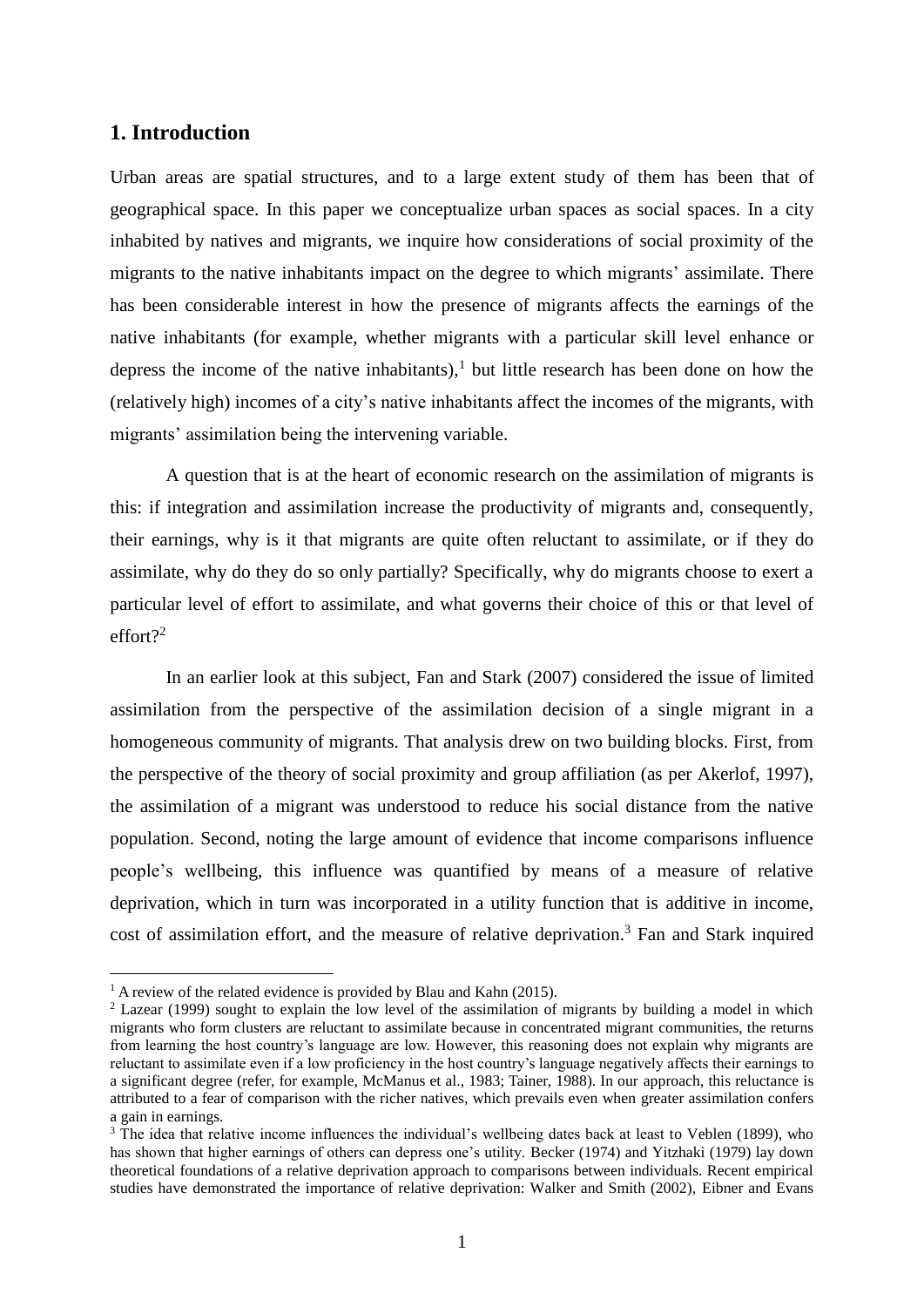how closely migrants choose to align themselves with the native inhabitants (henceforth referred to as natives), who, being more productive and wealthier than the migrants, expose the migrants to relative deprivation. The equilibrium assimilation level of the migrants was shown to be lower than the level that would have been chosen had the utility function not incorporated a relative deprivation component.<sup>4</sup>

In this paper, we expand that analysis and, in addition, we expand the unit of analysis, beyond that starting point, addressing the question why are there stark differences in the extent of assimilation of different communities of migrants. Divergence is evident across different ethnic groups of migrants even in the same host country (Gordon, 1964; Alba and Logan, 1993; Iceland and Nelson, 2008); across migrants with different levels of education (Gijsberts and Vervoort, 2009; van Tubergen and Kalmijn, 2009); and across different generations of migrants from a given country of origin (Gans, 1992; Portes and Zhou, 1993; Perlmann and Waldinger, 1997, for migrants in the US; and the references provided in Thomson and Crul, 2007, for migrants in European countries). The variation between "total acculturation" and "rigid segregation" (Alba and Nee, 2003) has been particularly well documented in the case of migrants to the US (Massey and Denton, 1987; Kroneberg, 2008; Telles and Ortiz, 2008; Jiménez, 2010).

Consider the link with evidence that migrants who live in highly concentrated urban communities (that is, in communities with a great many fellow migrants) do not assimilate much; for example, their proficiency in the host country's language stays low, which in turn has a negative effect on their earnings (McManus et al., 1983; Tainer, 1988; Shields and Price, 2002; Chiswick and Miller, 2002, 2005; Cutler et al., 2008). Then, migrants' segregation and lowered incomes can cement into a "culture of poverty" (Wilson, 1987). A concentration of poor migrants can have adverse effect on the urban native inhabitants; for example, an increase in poor people in a central city location can cause an outflow of richer native inhabitants and deterioration of the center area (Kanemoto, 1980). A different effect is identified by Ottaviano and Peri (2005). Drawing on US census data for 1970-1990, they report that the productivity of US-born workers was higher in cities with richer linguistic

 $\overline{a}$ 

<sup>(2005),</sup> Luttmer (2005), and Clark et al. (2008). Cole et al. (1992, 1998), and Postlewaite (1998) explore the microeconomic foundations of the role of relative income in the determination of individuals' welfare.

<sup>4</sup> The distaste for relative deprivation is not the only possible explanation for non-assimilation. For example, for migrants who derive utility from interacting with others who share the same culture or speak the same language, non-assimilation has a consumption value even if it reduces labor productivity. However, we do not consider this specific line of reasoning particularly revealing because, in and of itself, it is subsumed by our argument: as shown in subsequent sections, it is the fear of loss of this value that renders sanctions against a deviant migrant effective.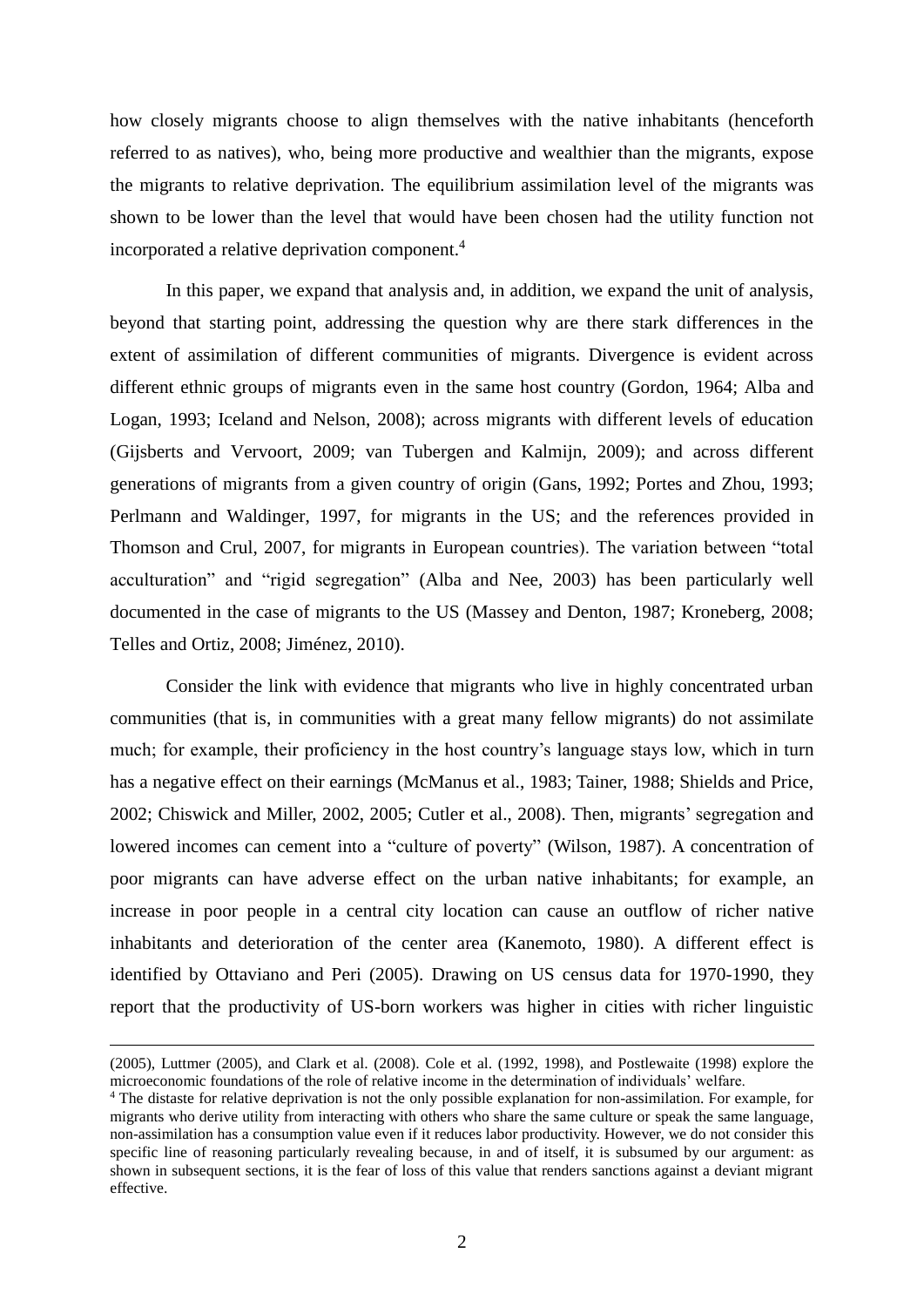diversity, and that the presence of assimilated non-natives (who speak English and who have been in the US for a long time) had the most beneficial effect on the productivity of US-born workers. Especially when the extent of the assimilation of migrants bears meaningfully on the wellbeing of the native inhabitants, policy makers will want to understand what governs assimilation behavior.

Usually, migrants are not compelled to live in high-concentration areas; rather, they choose to (Bartel, 1989; Dunlevy, 1991; Bauer et al., 2005). We maintain that "fear" of social proximity to the native inhabitants causes migrants to live in (or move into) neighborhoods with large concentrations of migrants, thereby increasing their concentration; the choice of geographical space springs from preferences with regard to social space. Migrants live in concentrations because of their fear of assimilation or failure to assimilate, rather than fail to assimilate because they live in concentrations of migrants. Our view is not that concentration explains non-assimilation, but rather that non-assimilation explains concentration: migrants elect not to assimilate and consequently they concentrate. Whereas the line of reasoning of the conventional approach is that a low level of assimilation is the result of living in concentrations (Chiswick and Miller, 1995; Lazear, 1999, 2005), our approach is that both a low level of assimilation *and* concentrated living are the result of a reluctance to assimilate. This perspective is not based on the notion that patterns of concentration reflect diversity in (an exogenous) ability to assimilate, with low-ability migrants choosing high concentrations; rather, the intensity of assimilation and the intensity of concentration are both taken as matters of choice.

Recent research on assimilation, concentration, and segregation recognizes the importance of social and cultural considerations. For example, Verdier and Zenou (2017) who study assimilation, employ the concept of networks as a representation of social space; the outcomes of their modeling depend on the shape (density) of the network, and on the cost of expending effort to assimilate. Bezin and Moizeau (2017), who present a model of neighborhood formation in the context of cultural dynamics, link ethnic urban segregation with a preference for the preservation of certain cultural traits. However, these studies do not consider distaste of social proximity as a determinant of assimilation.

In order to explain why different communities of migrants exhibit different degrees of assimilation, we study the inner workings of the communities, asking how the characteristics of a community of migrants influence the community's equilibrium level of assimilation. Rather like in evolutionary biology, we "stress test" the prevailing equilibrium when a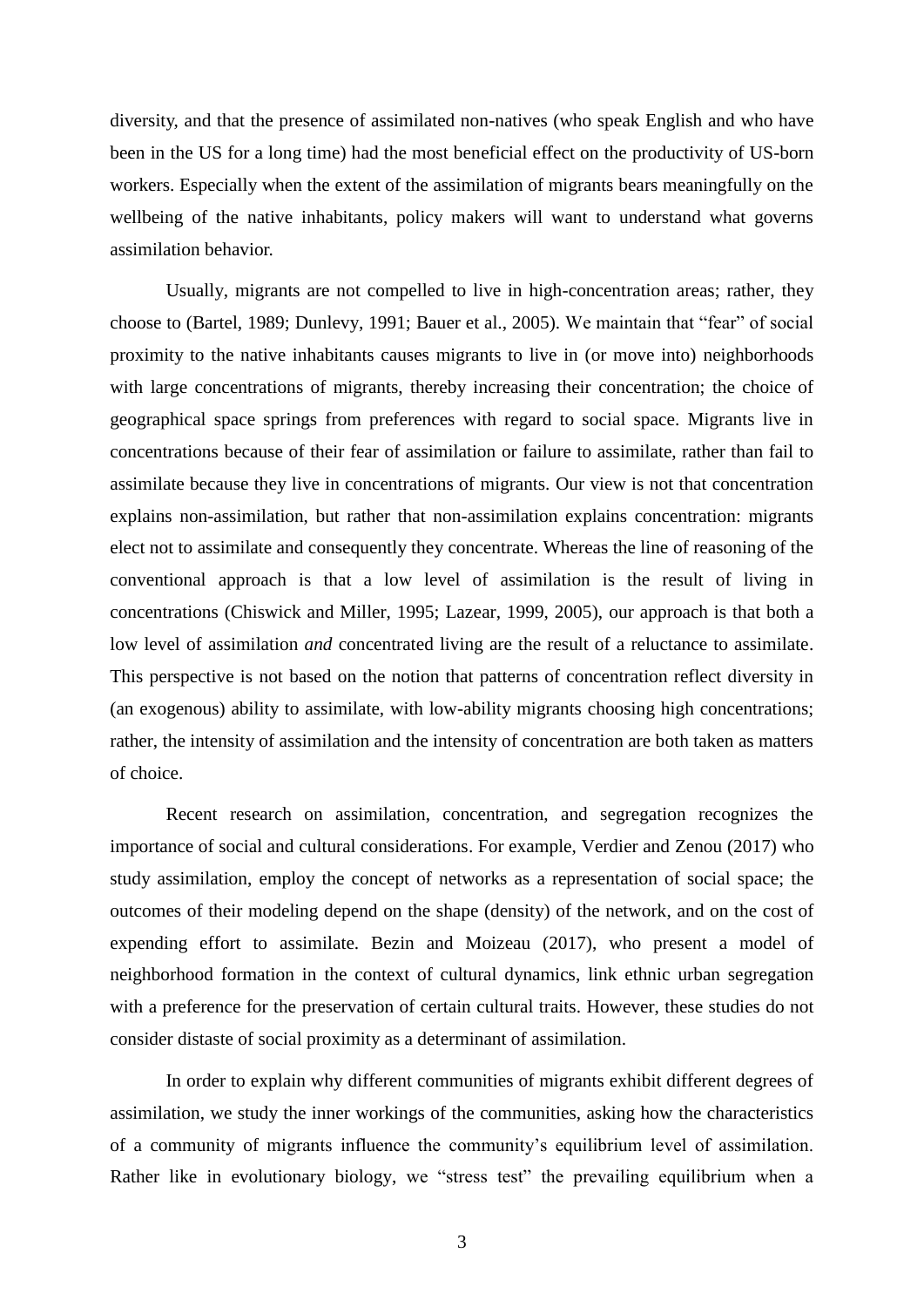"mutant" migrant appears. The mutation takes the form of a migrant who has an enhanced ability to assimilate, brought about exogenously. The superior ability is expressed as a cost of assimilation that is lower than that of the other migrants. Henceforth we refer to this migrant as a mutant migrant.

We find that if undeterred, a mutant migrant will assimilate more than the other members of his community. When the mutant migrant acts on his enhanced ability to assimilate without impediment and obtains higher earnings, he exposes the other migrants in his community to more relative deprivation. The community will therefore have an incentive to safeguard the prevailing assimilation equilibrium and dissuade the mutant member from acting on his enhanced ability. The community's success in preserving the prevailing equilibrium depends on its ability to impose a sanction on the mutant so as to discourage him from acting on his enhanced ability; we refer to this ability as cohesion. The community's sanction takes the form of shunning, namely curtailing its affinity with, the mutant member. The sanction will harm the mutant member because it will push him further "into the arms" of the native population, increasing his proximity to the natives, which will exacerbate his relative deprivation.

Our model tracks the stability of the pre-mutation assimilation equilibrium as a function of the strength of the sanction / the degree of cohesion of the community. A tightly knit migrant community is able to impose an effective sanction to discourage a mutant member from acting on his enhanced ability to assimilate. Such a community can preserve the stability of the assimilation equilibrium. On the other hand, a loose-knit community will not be able to marshal the discipline and level of enforcement of a sanction that will render its sanction powerful enough to discourage the mutant from deviating. Unimpeded, the mutant member will then act on his enhanced ability to assimilate. But then, in response to the relative deprivation inflicted by the mutant's behavior on the "normal" members, these members will follow in his footsteps: in order to reduce their loss of utility from experiencing increased relative deprivation from a comparison with the mutant, the "normal" members will assimilate more. Thus, the stability of the equilibrium will be disrupted.

From these considerations we conclude that the extent of assimilation of a community of migrants is inversely related to the community's cohesion: in the presence of a mutation, a less tightly knit community will assimilate more. The community's cohesion is key to the community's immunity to adverse relative deprivation consequences that would be inflicted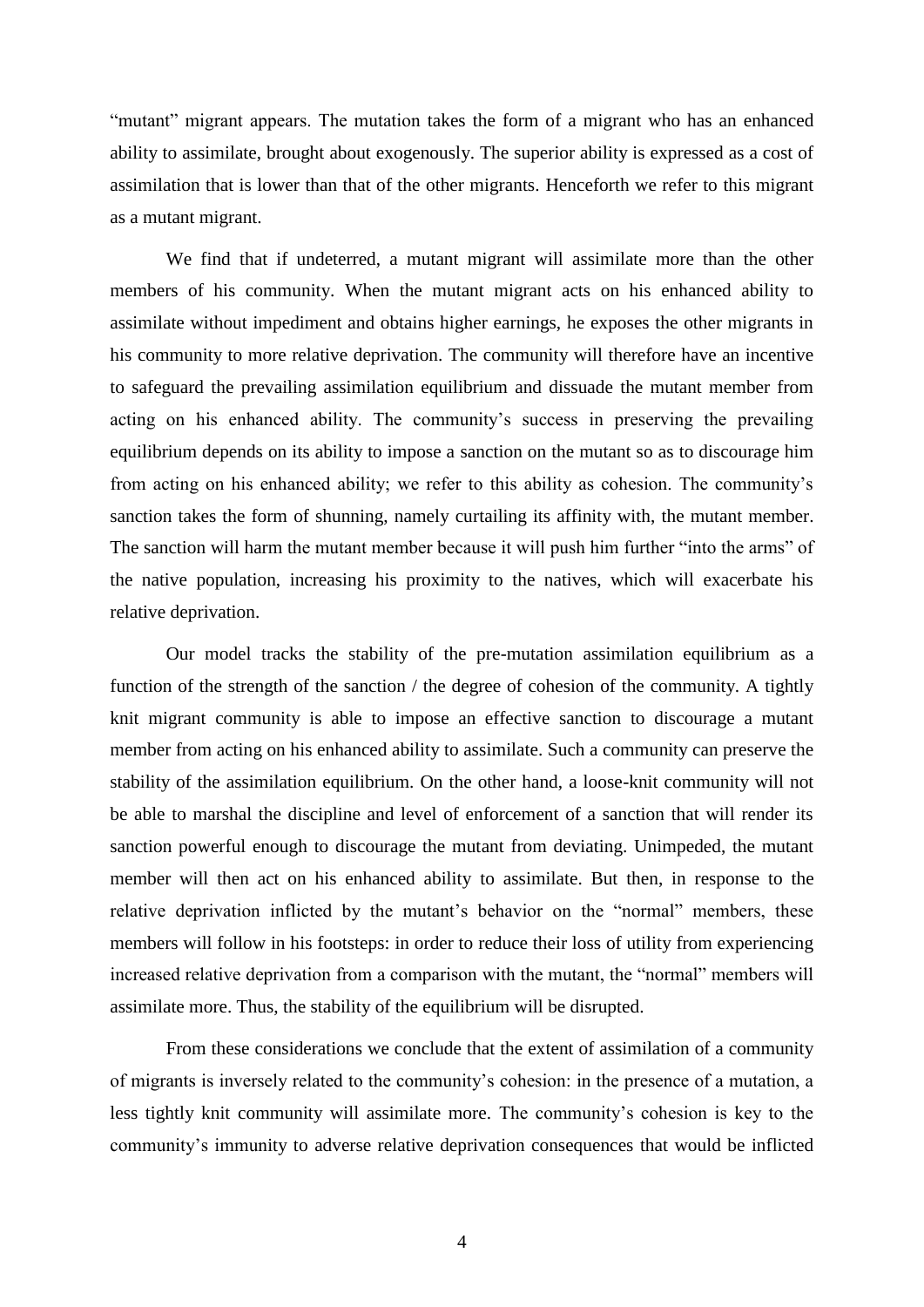on it if a mutant appears. It is this cohesion that determines the stability of the community's equilibrium level of assimilation.

#### **2. Assimilation as a game: Introduction**

We consider a city populated by two types of individuals: natives and migrants. The natives constitute the "mainstream culture," and are richer than the migrants. To concentrate on essentials, we assume that the incomes of the natives are constant and exogenous to the model.

Each of  $n \geq 2$  migrants decides how much effort to exert in order to assimilate into the mainstream culture. If a migrant is better assimilated into the mainstream culture, he will earn a higher income; assimilation leads to the acquisition of host city specific human capital. However, assimilating more entails closer social proximity to the natives when making personal comparisons. We assume that personal comparisons matter to a migrant, and that he is concerned about adverse outcomes of such comparisons. We refer to this concern as sensing or experiencing relative deprivation. A decision by a migrant to exert an incomeboosting higher level of effort can negatively affect other migrants who, when comparing themselves to him, will feel relatively deprived. This perspective invites modeling assimilation behavior as a game between the migrants. In this game, the utility / payoff function of migrant *i*,  $i \in \{1, 2, ..., n\}$ , is

$$
u_i(x_i, \mathbf{x}_{-i}) = Y(x_i) - RD(x_i, \mathbf{x}_{-i}) - c_i C(x_i),
$$
\n(1)

where  $x_i \in [0,1]$  is the effort exerted by migrant *i* to assimilate (this effort converts into host city specific human capital);  $Y(\cdot)$  is migrant *i*'s income;  $RD(\cdot, \cdot)$  is migrant *i*'s relative deprivation;  $C(\cdot)$  is the cost of exerting assimilation effort;  $c_i \in (0,1]$  is an individual parameter representing the potential reduction in *i*'s cost of assimilation (a migrant's capacity to assimilate); and  $\mathbf{x}_{i}$  is the vector of the levels of the assimilation effort chosen by the other migrants:  $\mathbf{x}_{-i} = (x_1, ..., x_{i-1}, x_{i+1}, ..., x_n).$ 

We make the following additional assumptions.

$$
Y'(x_i) > 0 \text{ and } Y''(x_i) < 0 \text{ for } 0 < x_i < 1; \lim_{x_i \to 0} Y'(x_i) = \infty,
$$
 (2)

and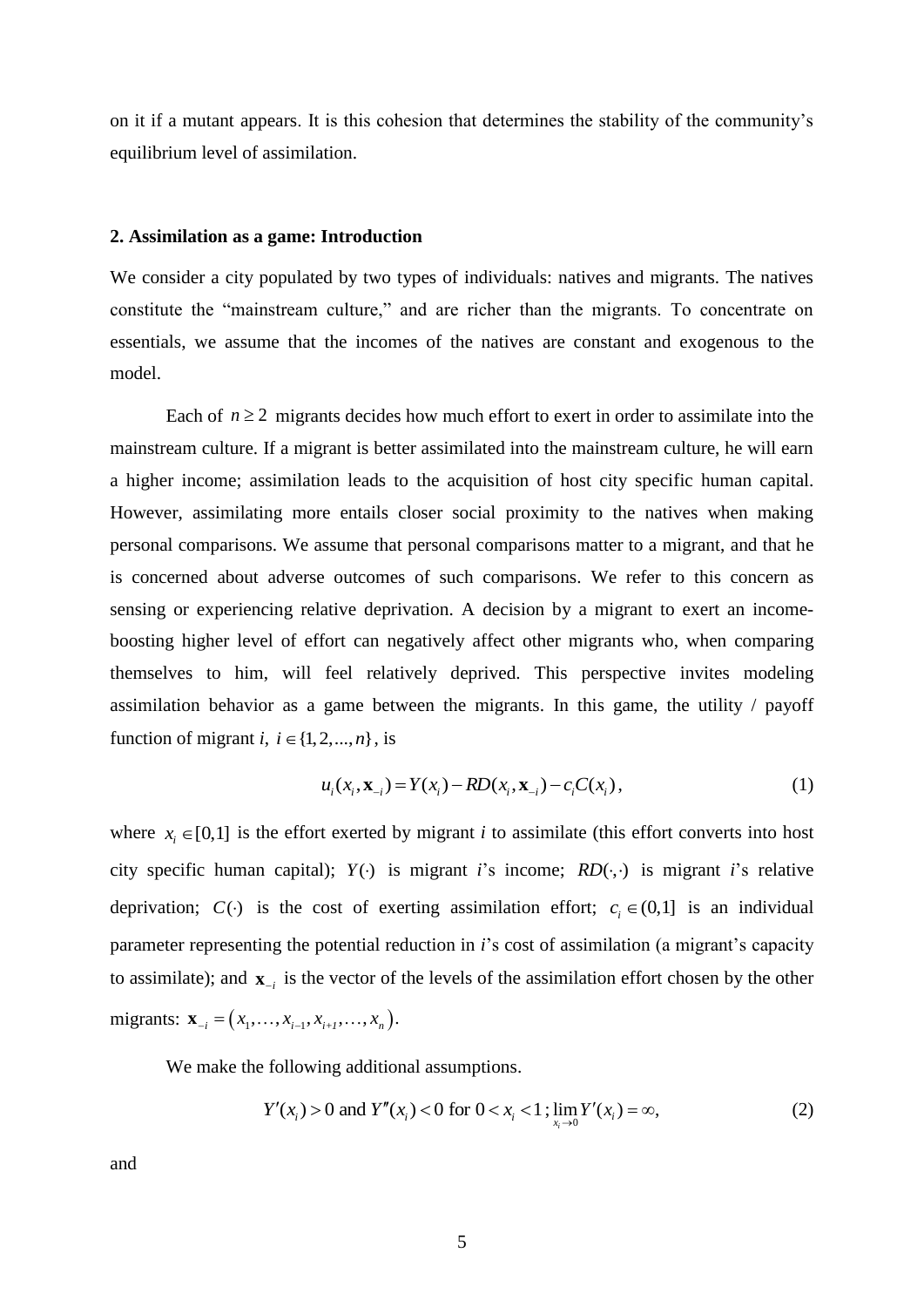$$
C'(x_i) > 0 \text{ and } C''(x_i) > 0 \text{ for } 0 < x_i < 1; \lim_{x_i \to 1} C'(x_i) = \infty.
$$
 (3)

To define  $RD(\cdot, \cdot)$ , we introduce a function  $F[A - Y(x_i)]$ , where A is the average income of the comparison group of migrant *i*, such that  $F(v)$  is differentiable for every  $v \in \mathbf{R}$ , and  $F(v) \equiv 0$  for  $v \le 0$ ;  $F'(v) > 0$  for  $v > 0$ ; and  $F''(v) \ge 0$ .

$$
F(v) \equiv 0 \text{ for } v \le 0; \ F'(v) > 0 \text{ for } v > 0; \text{ and } F''(v) \ge 0.
$$
 (4)

From the assumptions in (2) and (4) it follows that as a function of  $x_i$ ,  $F[A-Y(x_i)]$  is convex.<sup>5</sup> The function  $F(\cdot)$  encompasses the ideas that a migrant experiences disutility when other members of his comparison group(s) earn more than he does, and that the extent of this disutility rises with the difference between the average income of the comparison group and the migrant's own income.

The migrant's set of comparison groups consists of fellow migrants and natives. In order to represent the social proximity of a migrant to these two groups, we incorporate weights in the migrant's utility function. Regarding proximity to the natives as a comparison group, in a manner akin to Akerlof's (1997), we assume that the more effort a migrant exerts to assimilate into the mainstream culture, the closer he is in social space to the natives, and the more he compares himself with them. By fine-tuning the extent of his assimilation, the migrant can manage his social distance from the natives: a limited assimilation results in a weight attached to the comparison with the natives that is less than one; a maximum assimilation (which means that the distance in social space between the migrant and the natives is zero) results in a weight attached to comparison with the natives that is equal to one. Regarding proximity to fellow migrants, the weight of fellow migrants as a comparison group in the relative deprivation component of the utility function of a migrant is the complement of the weight attached to the natives as a comparison group, such that the two weights add up to one.

We denote by  $p(x_i)$  the weight of being affiliated with the natives and, thus, of a migrant comparing himself with them, where  $0 \le p(x) \le 1$ . Formally, we define  $p(\cdot)$  as a twice continuously differentiable function, such that

 $\overline{a}$ 

<sup>&</sup>lt;sup>5</sup> The convexity property follows from  $\frac{d^2 F[A - Y(x_i)]}{dx^2} = F''[A - Y(x_i)][Y'(x_i)]^2 - F'[A - Y(x_i)]Y''(x_i) \ge 0$  $\frac{Y(x_i)}{Y_i^2} = F''[A - Y(x_i)][Y'(x_i)]^2 - F'[A - Y(x_i)]Y''(x_i)$  $\frac{d^2F[A-Y(x_i)]}{dx^2} = F''[A-Y(x_i)][Y'(x_i)]^2 - F'[A-Y](X_i)$ *A*  $\frac{A-Y(x_i)}{dx_i^2} = F''[A-Y(x_i)][Y'(x_i)]^2 - F'[A-Y(x_i)]Y''(x_i)$  $\frac{Y(x_i)}{x_i^2} = F''[A - Y(x_i)][Y'(x_i)]^2 - F'[A - Y(x_i)]Y''(x_i) \ge 0$ ; when

 $A > Y(x_i)$ , this inequality is strict.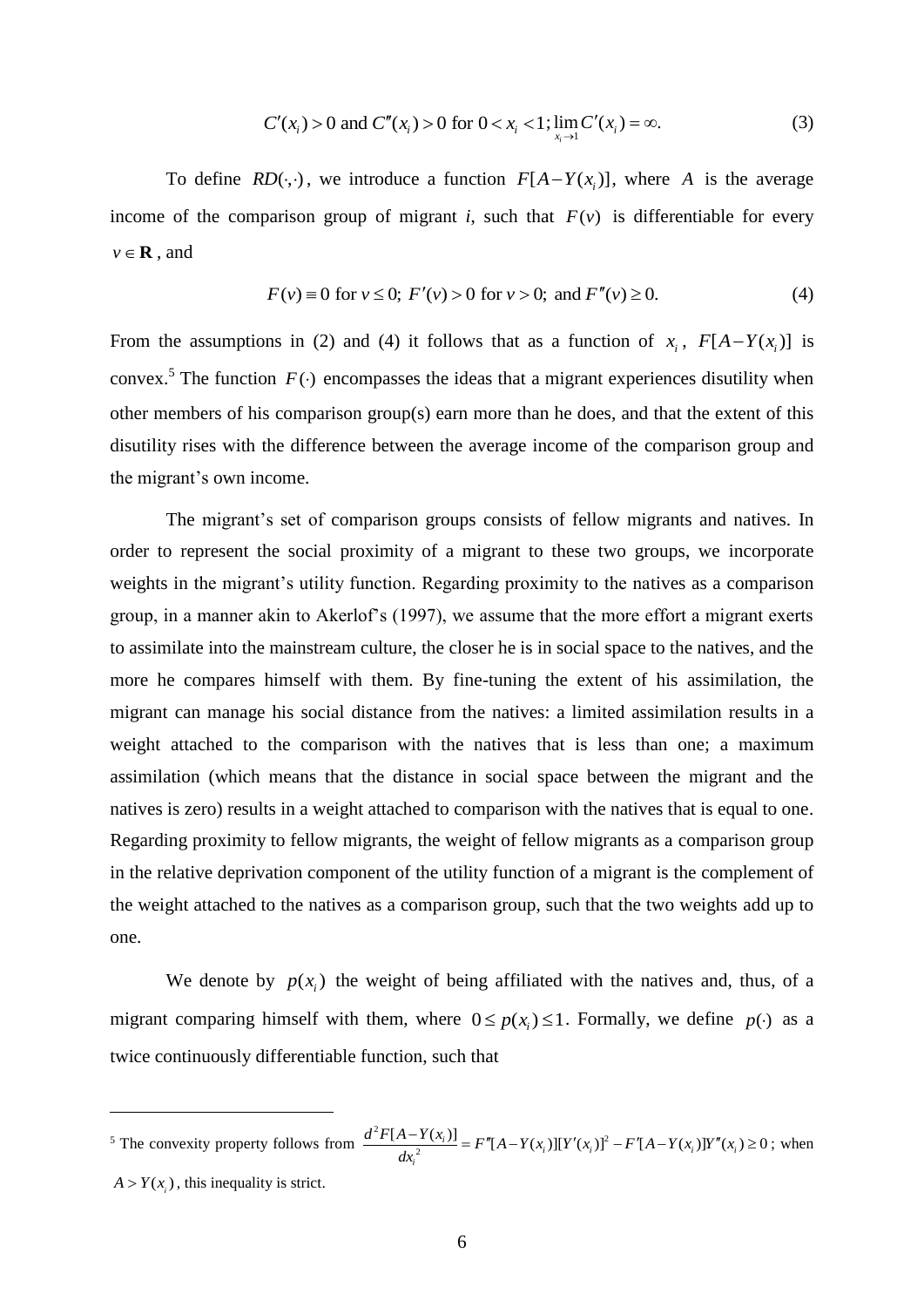$$
0 < p(x_i) < 1 \text{ for } 0 < x_i < 1, \\
 p(0) = 0, \\
 p(1) = 1, \\
 \lim_{x_i \to 0} p'(x_i) < \infty, \\
 p'(x_i) > 0 \text{ for } 0 < x_i < 1, \\
 p''(x) \ge 0,
$$
\n
$$
(5)
$$

where the last but one condition in (5) means that the greater the assimilation effort, the higher the weight attached to the natives as a comparison group. In expressing *p* as a function of  $x_i$  we make two important assumptions. First, that the level of social proximity to the group of natives is determined endogenously (namely by the choice of the assimilation effort  $x_i$ ). And second, that the exertion of effort to assimilate and the level of social proximity to the natives are linked. Hence, and for example, it is not possible to choose to exert a high level of assimilation effort while at the same time exclude the natives as a comparison group.

In addition to (5), we assume that the stronger the level of identification with the natives (the closer the social proximity to the natives), the weaker the identification with fellow migrants (the greater the distance in social space from fellow migrants). This assumption is expressed by a weight  $1 - p(x_i)$  that migrant *i* accords to comparing himself with his fellow migrants.

For migrant *i*, the average income of his fellow migrants is denoted by  $\overline{Y}(\mathbf{x}_{-i})$ , namely  $\sum_{i=1,...,n}\{\{i\}}$  $(\mathbf{x}_{-i}) = \frac{1}{n-1} \sum_{j \in \{1,...,n\}\setminus\{i\}} Y(x_j)$ *j*  $n^{j}$  *n* - 1  $\sum_{j \in \{1,...,n\} \setminus \{i\}}$  $\overline{Y}(\mathbf{x}_{-i}) = \frac{1}{n-1} \sum_{i \in \{1, \dots, n\} \setminus \{i\}} Y(x_i)$ ë  $=$  $\mathbf{x}_{-i} = \frac{1}{n-1} \sum_{i \in \{1,...,n\}\setminus\{i\}} Y(x_i)$ . The average income of the natives is denoted by  $\overline{Z}$ , and is assumed not to be lower than the highest earnings achievable by a migrant, namely  $Y(1) \leq \overline{Z}$ .

We can now express migrant's *i* relative deprivation as

 $\overline{a}$ 

$$
\text{repress migration's } i \text{ relative deprivation as}
$$
\n
$$
RD(x_i, \mathbf{x}_{-i}) = p(x_i)F\left[\overline{Z} - Y(x_i)\right] + \left(1 - p(x_i)\right)F\left[\overline{Y}(\mathbf{x}_{-i}) - Y(x_i)\right].\tag{6}
$$

We assume that as a function of  $x_i$ ,  $RD(x_i, \mathbf{x}_{-i})$  remains convex. For this to hold, it suffices to assume that, for a given  $Y(\cdot)$ , the functions  $p(\cdot)$  and  $F(\cdot)$  observe specific conditions related to their convexity.<sup>6</sup>

<sup>&</sup>lt;sup>6</sup> The sufficient conditions for the convexity of  $RD(x_i, \mathbf{x}_{-i})$  are that  $F''(x) \ge 0$ ,  $F'''(x) \ge 0$ ,  $p''(x) \ge 0$ , and  $\left[\log p'(x)\right]' > 2Y'(x)\left[\log F[a-Y(x)]\right]'$  for any  $a \le \overline{Z}$ . The proof of this claim is available from the authors on request. These conditions are observed for a wide range of functions  $F(\cdot)$ ,  $p(\cdot)$ , and  $Y(\cdot)$ .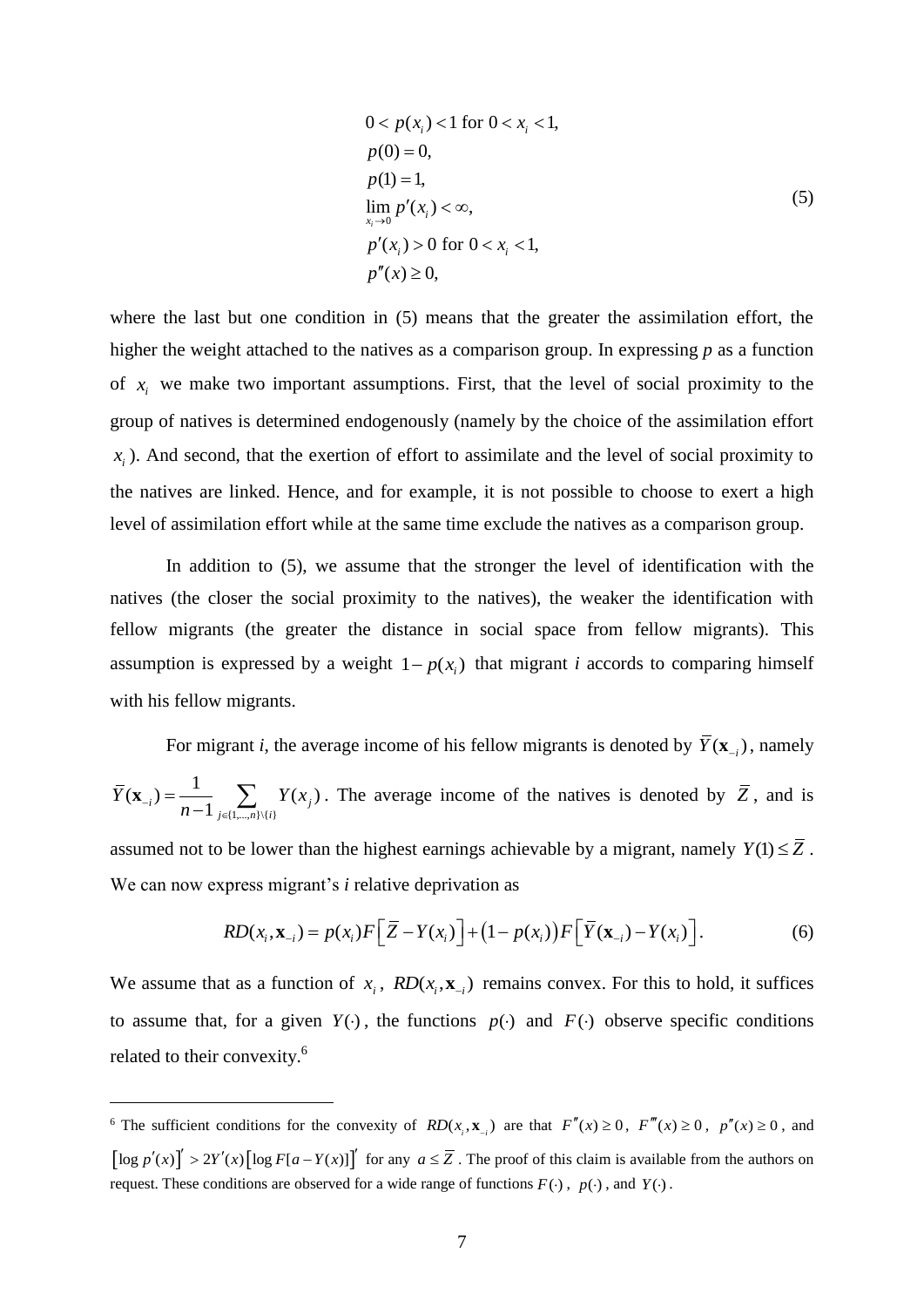Inserting (6) into (1), we express the utility of migrant *i* as

Inserting (6) into (1), we express the utility of migrant *i* as  
\n
$$
u_i(x_i, \mathbf{x}_{-i}) = Y(x_i) - p(x_i)F\left[\overline{Z} - Y(x_i)\right] - \left(1 - p(x_i)\right)F\left[\overline{Y}(\mathbf{x}_{-i}) - Y(x_i)\right] - c_iC(x_i). \tag{7}
$$

Because the function  $u_i(x_i, \mathbf{x}_{-i})$  is the sum of concave functions of  $x_i$  (namely of  $Y(x_i)$ ,  $-p(x_i)F\left[\overline{Z}-Y(x_i)\right]$ ,  $-\left(1-p(x_i)\right)F\left[\overline{Y}(\mathbf{x}_{-i})-Y(x_i)\right]$ , and  $-c_iC(x_i)$ , then it is concave in  $x_i$ .

The utility formulation in (7) expresses both the standard tension between the unpleasant exertion of effort aimed at acquiring productive "tools," and the consequent pleasing acquisition of income, as well as an additional dimension of tension, namely the added relative deprivation terms (the middle terms on the right-hand side of (7)): the effort to acquire productive "tools" results in a reduction in the displeasure that arises from a relatively low income within a comparison group, yet it increases the weight that is accorded to the natives as a comparison group, which yields substantial discontent.

#### **3. The assimilation game: A homogenous community of migrants**

In this section, we consider a community that consists of migrants who are identical with respect to their assimilation capabilities: the cost of exerting effort to assimilate is the same for each of them and is  $c_i = 1$  for  $i \in \{1, 2, ..., n\}$ . We show that in such a case, the equilibrium of the assimilation game can be obtained from a "reduced form" payoff function which abstracts from the effect of comparisons with fellow migrants. With the third term on the right-hand-side of (7) set equal to zero and with  $c_i = 1$ , the utility function  $u_i(x_i, \mathbf{x}_{-i})$ simplifies to

$$
u_i^{id}(x_i) = Y(x_i) - p(x_i)F[\bar{Z} - Y(x_i)] - C(x_i).
$$
 (8)

The function  $u_i^{id}(x_i)$  is the utility of a migrant when all the migrants choose the same level of effort so that comparisons between them do not inflict relative deprivation. Drawing on a similar reasoning to the one pertaining to  $u_i(x_i, \mathbf{x}_{-i})$  above,  $u_i^{id}(x_i)$  is also concave. We denote by  $x^*$  the level of assimilation that maximizes  $u_i^{id}(x_i)$ . The corresponding first order condition is

$$
u_i^{id'}(x^*)=0\,,
$$

namely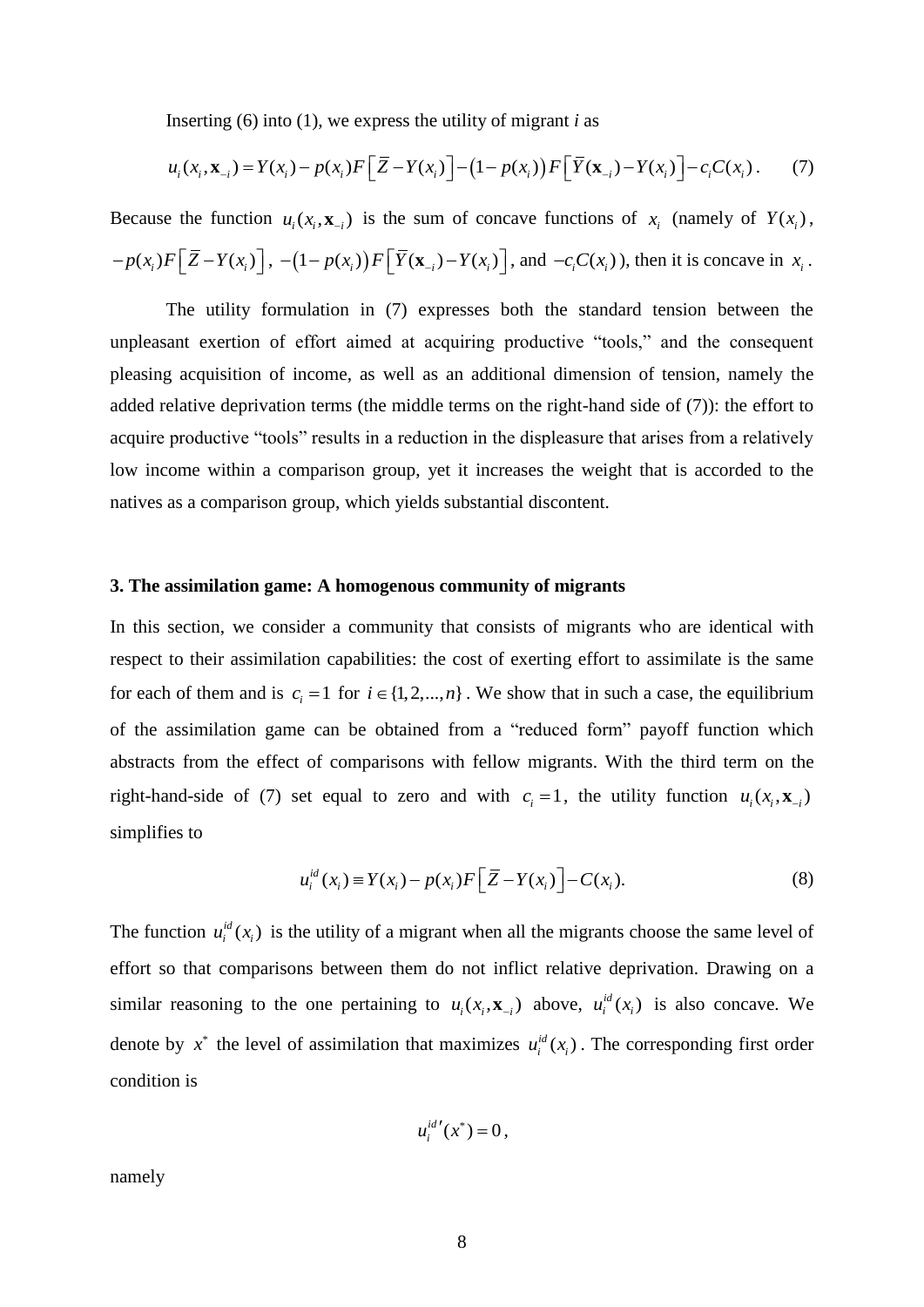$$
Y'(x^*) - p'(x^*)F\left[\overline{Z} - Y(x^*)\right] + p(x^*)Y'(x^*)F'\left[\overline{Z} - Y(x^*)\right] - C'(x^*) = 0.
$$
 (9)

The concavity of the  $u_i^{id}(x_i)$  function in (8) ensures that  $x^*$ , the level of effort that yields the maximal utility, is unique. In addition, the limit assumptions in (2), (3), and (5) imply that this level is strictly positive, and that it is interior:  $0 < x^* < 1$ .

It turns out that the symmetric solution given by the *n*-dimensional point  $\mathbf{x}^* = (x^*,..., x^*)$  is the unique Nash equilibrium of the game between migrants who are identical with respect to their efficiency at assimilation. This result and a result relating to the welfare of the community of migrants, are stated in the following proposition.

#### **Proposition 1**: *The assimilation equilibrium of a homogeneous community migrants.*

The choice of the levels of assimilation effort given by the point  $\mathbf{x}^* = (x^*,...,x^*)$  is the unique Nash equilibrium of the homogeneous community of migrants, namely of a community characterized by payoff functions  $u_i(x_i, \mathbf{x}_{-i})$  as in (7) with  $c_i \equiv 1$  for  $i \in \{1, 2, ..., n\}$ . This equilibrium maximizes the community's welfare, defined as the sum of the utilities of the migrants,  $SU(\mathbf{x}) = \sum_{i=1}^{n} u_i(x_i, \mathbf{x}_{-i})$  for  $\mathbf{x} \in [0,1]^n$ .

**Proof.** The proof is in the Appendix.

The proof of Proposition 1 reveals that the only stable equilibrium of the homogeneous community of migrants can be reached by the maximization of the "reduced form" utility function  $(u_i^{id}(\cdot)$  in (8)). In addition to characterizing the equilibrium, Proposition 1 states that the equilibrium is socially optimal. Therefore, and as elaborated next, in the event of disruption, the migrant community will have an incentive to "defend" this optimal choice of the common level of assimilation.

#### **4. The assimilation game: The appearance of a mutant migrant**

In Section 3, all the *n* migrants were characterized by identical assimilation capabilities (their cost of exerting assimilation effort was assumed to be the same), and they all chose the same level of effort  $(x^*)$ , which resulted in each of them having the same income. In such a uniform community of migrants, no relative deprivation was caused from comparisons within the community, and the migrants experienced relative deprivation only from comparisons with the richer natives.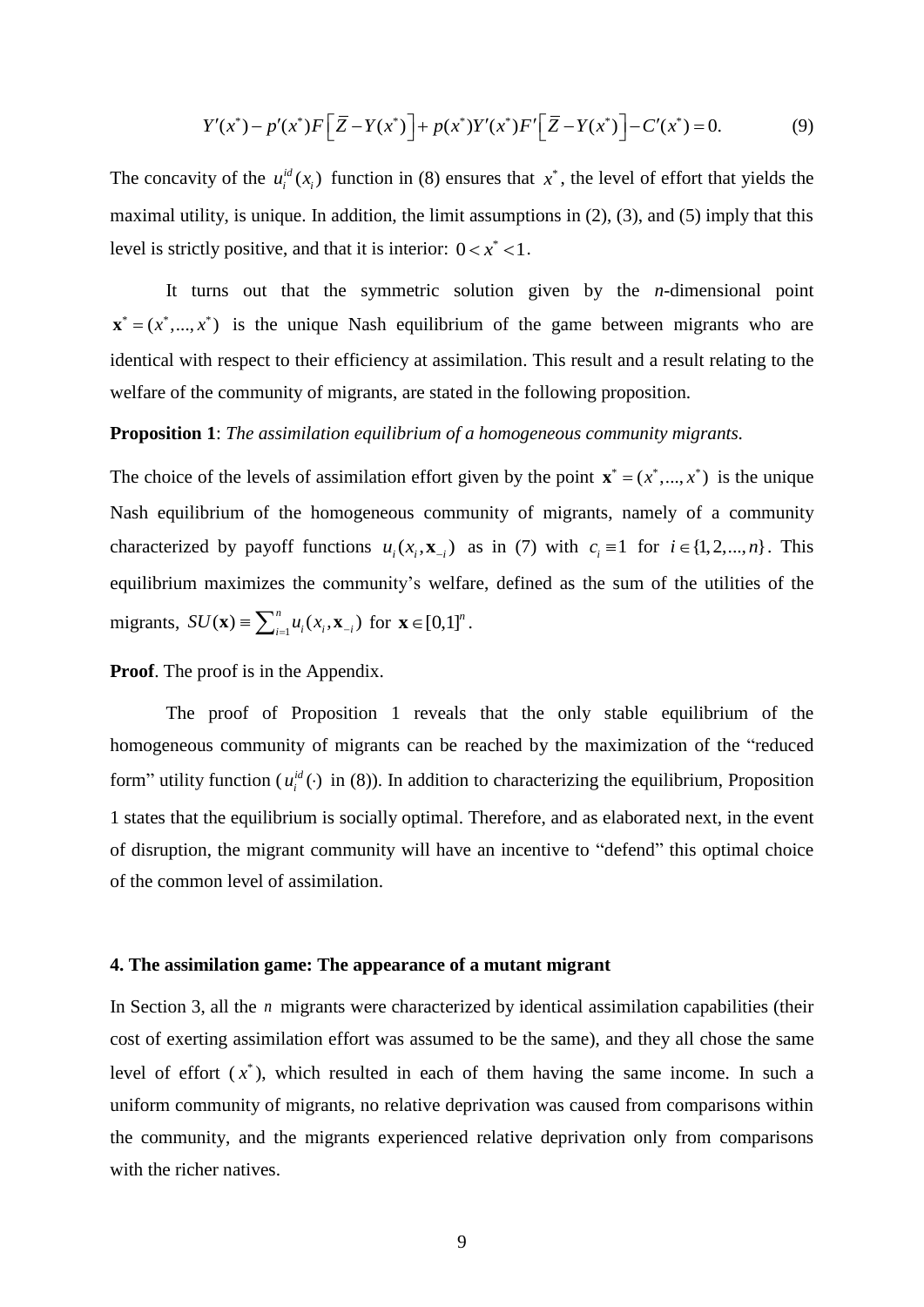Suppose now that a mutant migrant appears among the community of the *n* migrants. As already explained, this migrant is characterized by a greater ability to assimilate. We express the assimilation advantage of a mutant migrant by a lower cost of exerting assimilation effort. For example, the lower cost can derive from greater learning abilities (of the language, culture, laws, the way of conducting business, or specific skills needed and valued in the labor market of the host city).

We denote the index of the mutant migrant by  $m \in \{1, ..., n\}$ . We assume that the reduced cost of assimilation of the mutant migrant,  $c_m$ , is a random variable distributed on the interval (*c*,1), where  $c \in [0,1)$ , with a probability density function  $g(c_m)$  such that  $g(c_m) > 0$ for  $c_m \in (\underline{c},1)$ , and with a cumulative distribution function  $G(c_m)$ . Thus,  $\underline{c}$  is the boundary to the greater ability of a mutant migrant to assimilate in comparison to the "normal" migrants.

If a migrant who can assimilate at a lower cost than the other migrants deviates from the common assimilation level  $x^*$ , he will earn more than his fellow migrants. In turn, the other migrants, experiencing relative deprivation from comparisons with him, can be expected to consider adjusting their assimilation behavior. We denote by  $N_{-m}$  the set of the non-mutant migrants (all of whom are characterized by  $c_i = 1$ ), that is,  $N_{-m} = \{1, ..., n\} \setminus \{m\}$ . As a benchmark, we formulate a proposition that describes the new assimilation equilibrium of the community of migrants reached following the appearance of a mutant community member who is not constrained by any community reaction.

**Proposition 2**: *The assimilation equilibrium when one of the migrants is a mutant, and when his choice of assimilation behavior is not constrained by a response from the "normal" migrants.*

When a community of migrants does not interfere with the choice of assimilation effort of a mutant migrant, then the equilibrium level of assimilation will shift from  $\mathbf{x}^* = (x^*,...,x^*)$  (the assimilation effort exerted by every member of a homogeneous community of migrants) to a point  $\tilde{\mathbf{x}}^* = (\tilde{x}_1^*, ..., \tilde{x}_n^*)$  with  $\tilde{x}_i^* \equiv \tilde{x}^*$  for  $i \in N_{-m}$ , and  $\tilde{x}_m^*$  such that:

$$
(i) \ \tilde{x}_m^* > \tilde{x}^* > x^*
$$

and

(ii)  $\tilde{x}_m^*$  is inversely related to the parameter  $c_m$ .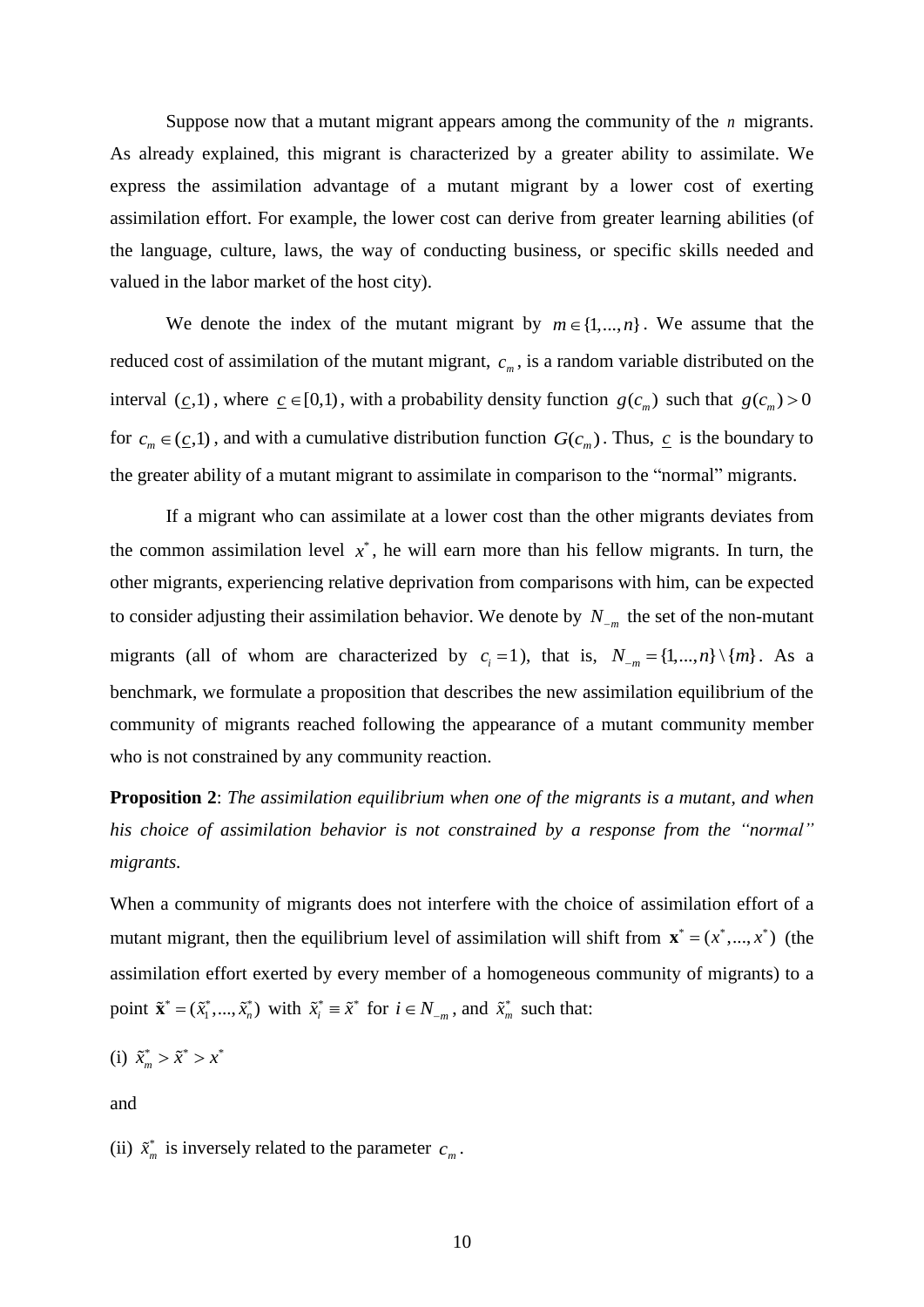**Proof**. The proof is in the Appendix.

Proposition 2 states that an unhindered mutant migrant will assimilate more than "normal" migrants; mutation breeds deviation. Moreover, the greater the mutant migrant's advantage in assimilation ability (the bigger the reduction in the cost of exerting effort to assimilate), the larger the deviation. Importantly, the non-mutant migrants will also exert a greater effort than they would have exerted if a mutant had not appeared. Consequently, their utility will be lowered. This is so because (recalling (8))

will be lowered. This is so because (recalling (8))  
\n
$$
u_i(\tilde{x}^*, \tilde{\mathbf{x}}_{-i}^*) = Y(\tilde{x}^*) - p(\tilde{x}^*)F\left[\bar{Z} - Y(\tilde{x}^*)\right] - \left(1 - p(\tilde{x}^*)\right)F\left[\bar{Y}(\tilde{\mathbf{x}}_{-i}^*) - Y(\tilde{x}^*)\right] - C(\tilde{x}^*)
$$
\n
$$
\leq Y(\tilde{x}^*) - p(\tilde{x}^*)F\left[\bar{Z} - Y(\tilde{x}^*)\right] - C(\tilde{x}^*) = u_i^{id}(\tilde{x}^*) < u_i^{id}(x^*)
$$

for any  $i \in N_{-m}$ , where the last inequality in the expression above follows from the fact that  $x^*$  maximizes the simplified utility function  $u_i^{id}(\cdot)$  (which, to recall, applies when there are no differences in incomes between the migrants).

Because deviation by a mutant migrant lowers the utility of his fellow migrants, they have an incentive to discourage him from increasing his level of assimilation beyond theirs. We next study the manner in which they act on this incentive.

#### **5. The assimilation game: A community response to the appearance of a mutant migrant**

In order to track the community's reaction to the appearance of the mutant migrant, we proceed in two steps. In Subsection 5.1 we outline the type of sanction that can be applied by the community of "normal" migrants to discourage the mutant migrant from deviating. To find out when sanctioning by the community is likely to be efficient to the community, we present and analyze in Subsection 5.2 a correspondingly modified game played between the migrants when a deviant migrant can be sanctioned.

#### **5.1 Sanctioning a mutant migrant**

We now assume that a community of migrants can impose a sanction: if a migrant deviates from  $x^*$ , the common level of assimilation that maximizes the utilities of "normal" migrants, they will shun him. The idea that a community can apply social pressure as a means of persuasion is not original to this paper. "Rabbeinu Tam sanctions," which date back to medieval times, amount to a community distancing itself from deviants. In the 12th century context, these deviants were men who refused to give their wives a bill of divorce, known as a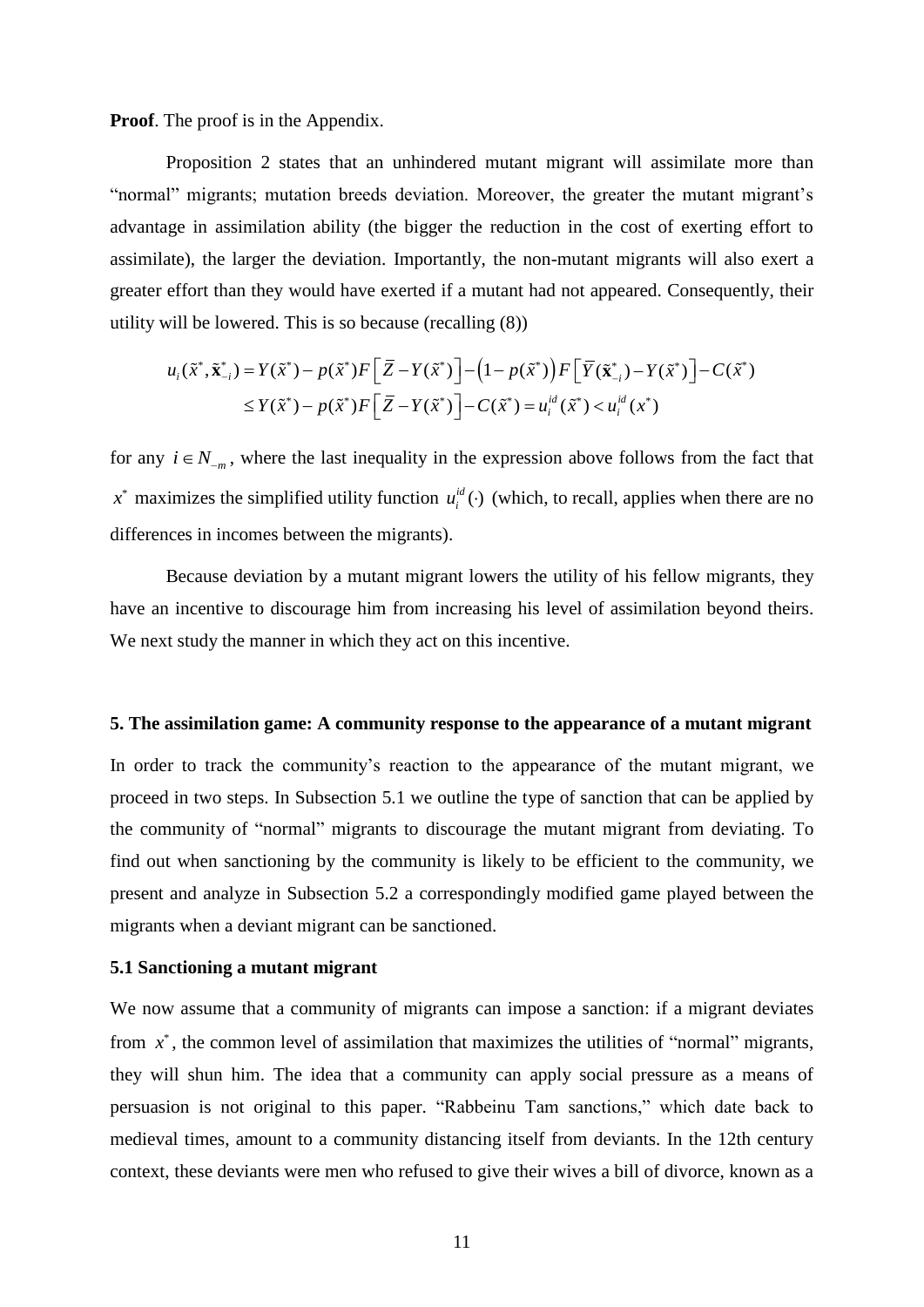"get," to make a separation official. The sanctions consisted of shunning and ostracizing, in particular refusal to trade or pray with a man who refuses to give his wife a "get," and not "giving any honors" to him.

Suppose, then, that a mutant migrant who strays from the community's assimilation norm,  $x^*$ , by exerting a higher level of effort  $x_m$  such that  $x_m > x^*$ , is penalized (shunned) by the community. As a result, the mutant will find himself closer in social space to the natives than would be the case had the community not reacted. Specifically, the weight that the mutant migrant will end up attaching to the natives as a comparison group will be  $p(x_m) + \beta (1 - p(x_m))$ , where  $\beta \in (0,1)$  is a parameter. In other words, we assume that this weight will be increased by a fraction  $\beta$  of the weight that hitherto the migrant has attached to his fellow migrants as a comparison group. The parameter  $\beta$  measures the severity of the sanction: the "revenge" of fellow migrants shunning the mutant is affected by a shift in social space onto the natives of a weight that the migrant has assigned to his fellow migrants.

In comparison with a situation in which the mutant does not deviate from the community's equilibrium level of assimilation, with deviation the weight attached to the natives increases twofold: first, from  $p(x^*)$  (which is the weight that the community attaches to the natives when the equilibrium level of assimilation is  $x^*$ , as given by (9)) to  $p(x_m)$ (which is the weight that is associated with the mutant migrant's heightened level of effort  $(x_m)$ ; and, second, as a result of the community's distancing sanction, from  $p(x_m)$  to  $p(x_m) + \beta (1 - p(x_m))$ . Naturally, if the mutant migrant refrains from seeking enhanced assimilation, then he is not subject to a sanction. In short, the mutant migrant's utility is en he is not subject to a sanction. In short, the *Y*( $x_m$ ) –  $\left[ p(x_m) + \beta \left( 1 - p(x_m) \right) \right] F \left[ \overline{Z} - Y(x_m) \right]$  $P(x_m)$ . Naturally, if the initial initial ferral fold seeking then he is not subject to a sanction. In short, the mutant migrant's utility<br>  $\left[ Y(x_m) - \left[ p(x_m) + \beta \left( 1 - p(x_m) \right) \right] F \left[ \overline{Z} - Y(x_m) \right] \right]$  for  $x_m >$ 

\n
$$
\text{assimilation, then he is not subject to a sanction. In short, the mutant migrant's utility is}
$$
\n
$$
\hat{u}_m(x_m, \mathbf{x}_{-m}) =\n \begin{cases}\n Y(x_m) - \left[ p(x_m) + \beta(1 - p(x_m)) \right] F\left[ \overline{Z} - Y(x_m) \right] & \text{for } x_m > x^*, \\
 -\left[ 1 - p(x_m) - \beta(1 - p(x_m)) \right] F\left[ \overline{Y}(\mathbf{x}_{-m}) - Y(x_m) \right] - c_m C(x_m) & \text{for } x_m > x^*, \\
 Y(x_m) - p(x_m) F\left[ \overline{Z} - Y(x_m) \right] & \text{for } x_m \leq x^*, \\
 -(1 - p(x_m)) F\left[ \overline{Y}(\mathbf{x}_{-m}) - Y(x_m) \right] - c_m C(x_m) & \text{for } x_m \leq x^*,\n \end{cases}
$$
\n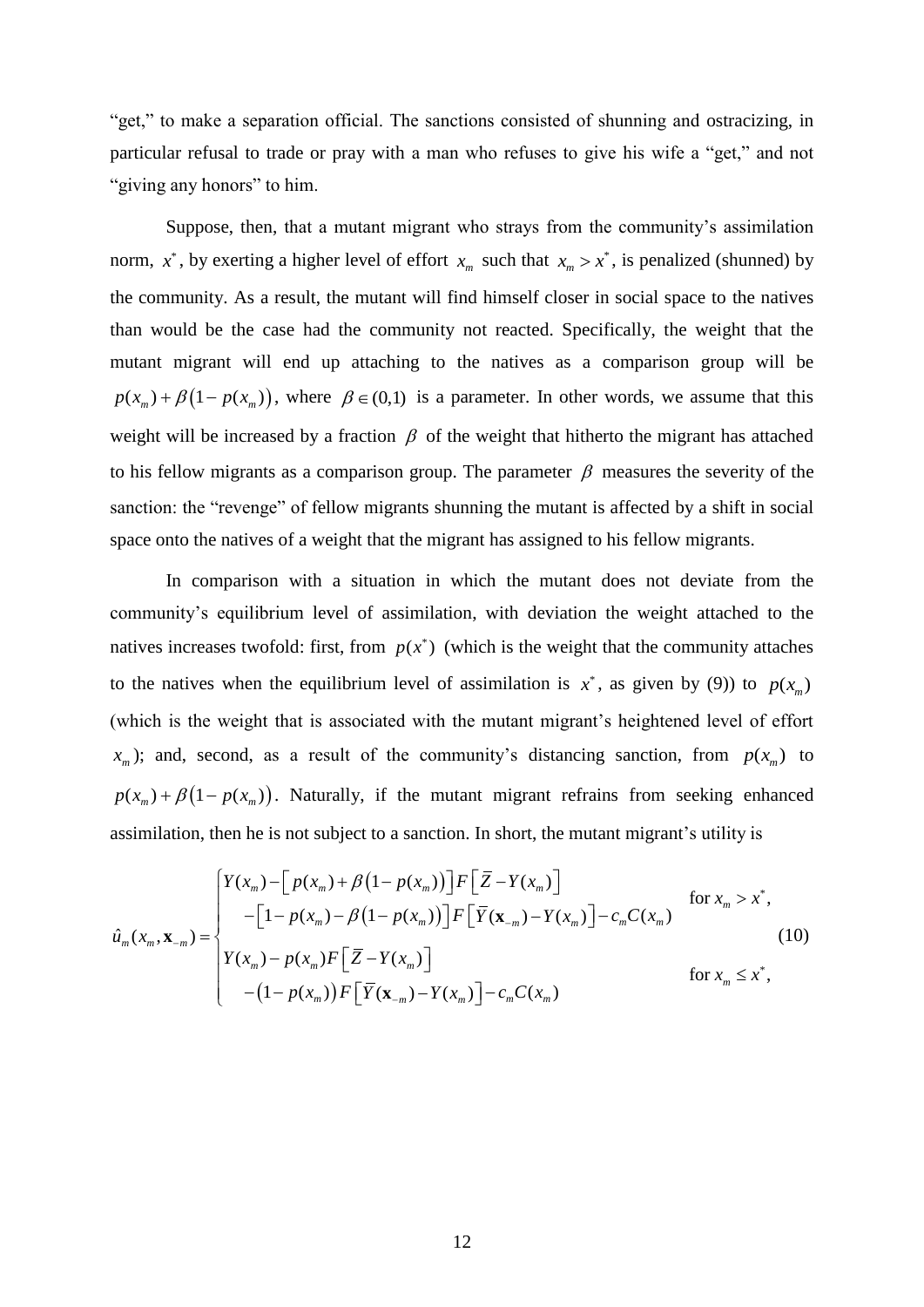where  $\mathbf{x}_{-m} = (x_i)$  for  $i \in N_{-m}$  is the assimilation point chosen by the "normal" migrants. We note that the added factor  $\beta(1 - p(x_m))$  does not compromise the concavity of  $\hat{u}_m(x_m, \mathbf{x}_{-m})$ for  $x_m > x^*$ .<sup>7</sup>

The severity of the community's sanction, reflected in the magnitude of  $\beta$ , depends on the cohesion of the community, namely on the ability of the members of the community to enact, coordinate, and apply an injunction that amounts to a wall without cracks or gaps.<sup>8</sup> In a very cohesive community, even the closest family of the deviant will shun him, so he has no choice but to get close to the natives; in a less cohesive community, only distant friends of the deviant will make him feel like a stranger, so his comparison perspective does not change that much, and the penalty that he is subjected to is not all that formidable.

It is worth mentioning that the characterization of the penalty above has two additional consequences. First, because by construction the weight attached to the natives cannot exceed one, the sanction will be of limited severity if the social proximity to the natives of the deviant migrant is already quite high (namely if  $p(x_m)$  is close to 1). Second, the possibilities for penalizing a deviant are reduced if the community's initial degree of assimilation is high (namely if  $p(x^*)$  itself is close to 1). In other words, when it comes to preventing a deviation, a community that to begin with chooses a close level of proximity to the natives has its hands largely tied.

#### **5.2. Equilibrium of the community**-**mutant migrant assimilation game**

 $\overline{a}$ 

We revise the formulation of the game in order to include the possibility of sanctioning the mutant migrant in the strategy space, and in order to characterize the manner in which the community applies the sanction. The required modification is lessened because Proposition 2 ensures that when confronted with the mutation, all the non-mutant migrants choose the same level of effort. Consequently, all the non-mutant migrants have the same preference regarding sanctioning the mutant. We thus analyze the game between two players: "the community" (of non-mutant migrants), and the mutant migrant.<sup>9</sup>

<sup>&</sup>lt;sup>7</sup> To see this, we note that if the conditions listed in footnote 6 are observed, then so are the corresponding conditions where  $p(x)$  is replaced by  $p(x) + \beta(1 - p(x))$ .

<sup>&</sup>lt;sup>8</sup> The sanctioning mechanism presented here - "shunning" of the deviant - is the only costless sanction available to the "normal" migrants in a setting based on social proximity and social comparisons.

<sup>9</sup> Another way of thinking about this setting is a game between a representative non-mutant migrant and the mutant.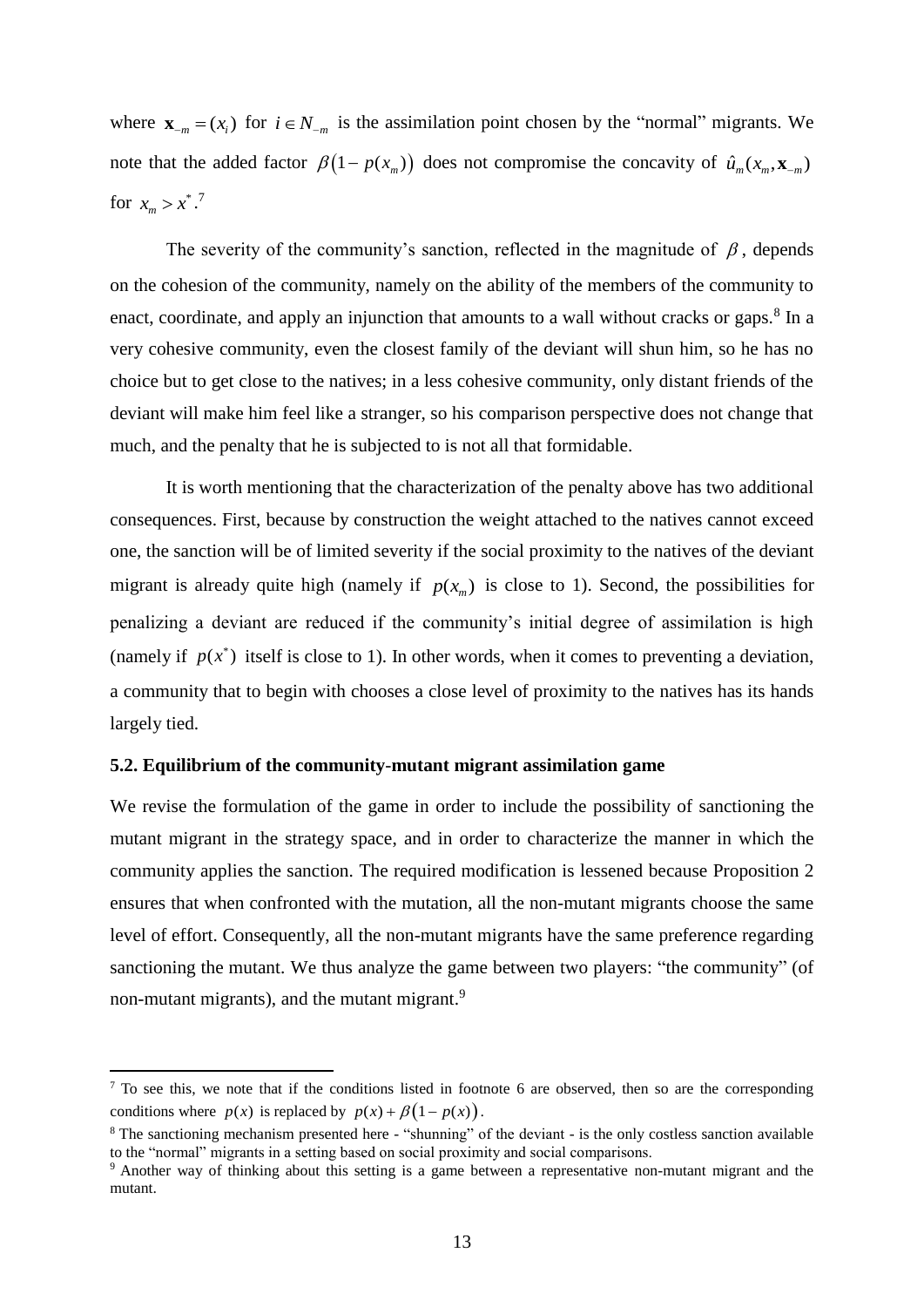The modified setting consists of the following sequence of stages. At the very beginning, the mutant migrant's assimilation ability,  $c_m$ , is drawn randomly from the distribution  $G(c_m)$  and becomes known to the players. Then, a two-step game is played. In step I, the community decides whether to apply the sanction (in which case the utility function of the mutant migrant is given by (10)) or, alternatively, to allow the mutant migrant to choose his level of effort unhindered (in which case his utility function is given by (7)). In step II, the community and the mutant choose their effort levels. Thus, the community adopts a strategy  $s_{com} = (\gamma, x)$ , where  $\gamma \in \{``Sanction", ``Allow"\}$ , and  $x \in [0,1]$ . Here, we use x instead of  $x_i$  because we can limit ourselves to symmetric choices by the non-mutant migrants. The strategy of the mutant migrant is given by  $s_m = (x_m^S, x_m^A)$  $s_m = (x_m^S, x_m^A)$ , where  $x_m^S$  $x_m^S$  is the assimilation effort of the mutant migrant when he is subjected to a sanction, and  $x<sub>m</sub><sup>A</sup>$  $x_m^A$  is his effort level when the community does not sanction him (obviously,  $\{x_m^s, x_m^A\} \in [0,1]$ ).

In the following proposition we characterize the equilibria of the community-mutant game for given  $\beta$  and  $c_m$ .

**Proposition 3**: *The equilibrium of the community-mutant migrant game when a mutant migrant can be sanctioned.*

We consider the following condition:

$$
u_m^{id}(x^*) \ge \sup_{A} \hat{u}_m(x_m, \mathbf{x}_{-m}),
$$
\n(11)

where  $A = \{(x_1, ..., x_n) : x_m > x^*, x_i = x < x_m \text{ for } i \neq m\}$ . The community-mutant game presented in this section has a unique subgame perfect Nash equilibrium in pure strategies, and is of one of following two types:

(a) If condition (11) holds, then the community plays ("Sanction", $x^*$ ), and the mutant migrant plays  $(x^*, x_m^A)$ , for some  $x_m^A > x^*$ .

(b) If condition (11) does not hold, then the community plays ("Allow",  $\tilde{x}$ "), and the mutant migrant plays  $(x_m^S, \tilde{x}_m^*)$  $x_m^S$ ,  $\tilde{x}_m^*$ ), for some  $x_m^S > \tilde{x}_m^*$ .

**Proof**. The proof is in the Appendix.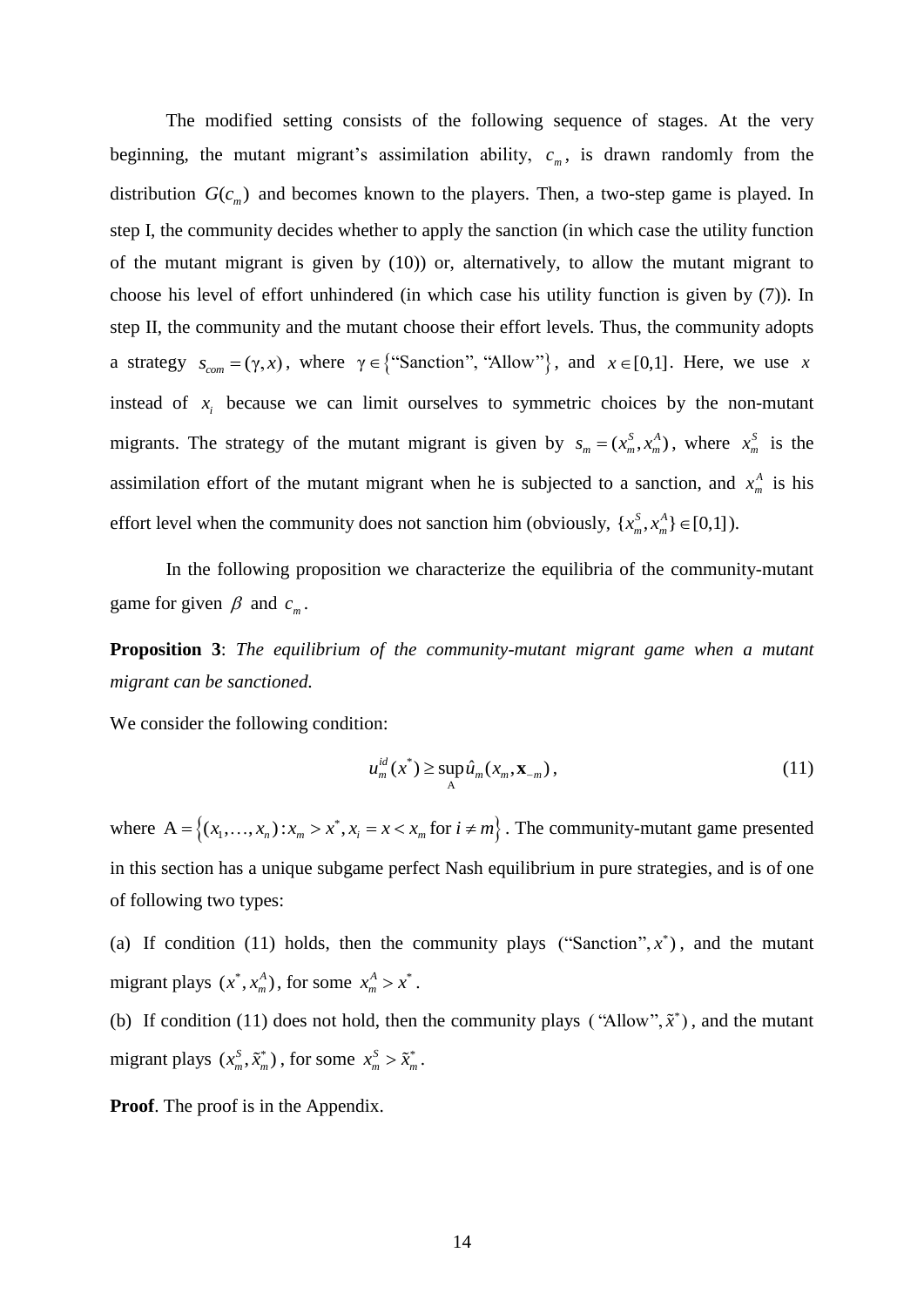**Remark.** In an equilibrium of type (a), the realized vector of assimilation efforts is the same as in Proposition 1, whereas in an equilibrium of type (b), the realized vector of assimilation efforts is the same as in Proposition 2.

Condition (11) depends implicitly on  $\beta$  and on  $c_m$ . It informs us that a mutant migrant with a given  $c_m$  who faces a sanction of magnitude  $\beta$  will be better off when he adheres to the common assimilation level  $x^*$  than when he deviates. As revealed by the proof of Proposition 3, if condition (11) is not met and the community applies the sanction, then the sanction will actually induce the mutant to choose a *higher* level of effort than he would choose to exert if no sanction was imposed on him. Therefore, the community plays "Sanction" only if in doing so it is able to dissuade the mutant from deviating. Administering an inefficient sanction is against the interests of the community.<sup>10</sup>

In the next proposition we show that the prevailing equilibrium type (be it equilibrium type (a) or equilibrium type (b), as defined in Proposition 3) depends on the severity of the sanction  $\beta$  and on the assimilation advantage of the mutant  $c_m$ .

# **Proposition 4**: *Determination of the type of equilibrium of the community-mutant migrant game.*

For a given level of severity of the sanction  $\beta$ , there exists a critical level of advantage in assimilation ability,  $c(\beta) \in (0,1]$ , such that if  $c_m \ge c(\beta)$ , then the equilibrium is of type (a) in Proposition 3, and if  $c_m < c(\beta)$ , then the equilibrium is of type (b) in Proposition 3. The critical value  $c(\beta)$  is weakly declining in  $\beta$ .

**Proof**. The proof is in the Appendix.

 $\overline{a}$ 

Finally, on recalling that  $\overline{c}$  is the lowest possible cost of assimilation for the mutant migrant, in the next proposition we link the cohesion of the community with its ability to dissuade a mutant migrant from deviating.

**Proposition 5**: *Community cohesion and stability of the assimilation level.*

 $10$  A related observation is that it is important to require the equilibria to be subgame perfect. If the mutant were to play  $(x_n^s, x_n^A)$  $(x_{m}^{S}, x_{m}^{A})$  such that  $x_{m}^{S}, x_{m}^{A} > x^{*}$  $x<sub>m</sub><sup>s</sup>, x<sub>m</sub><sup>A</sup> > x<sup>s</sup>$ , then the best response of the community would include "Allow" in step I. A Nash equilibrium of this type exists even when condition (11) is violated, although in such a case the equilibrium is not perfect: an announcement by the mutant migrant that he will play  $x_m^s > x^*$  is an empty threat.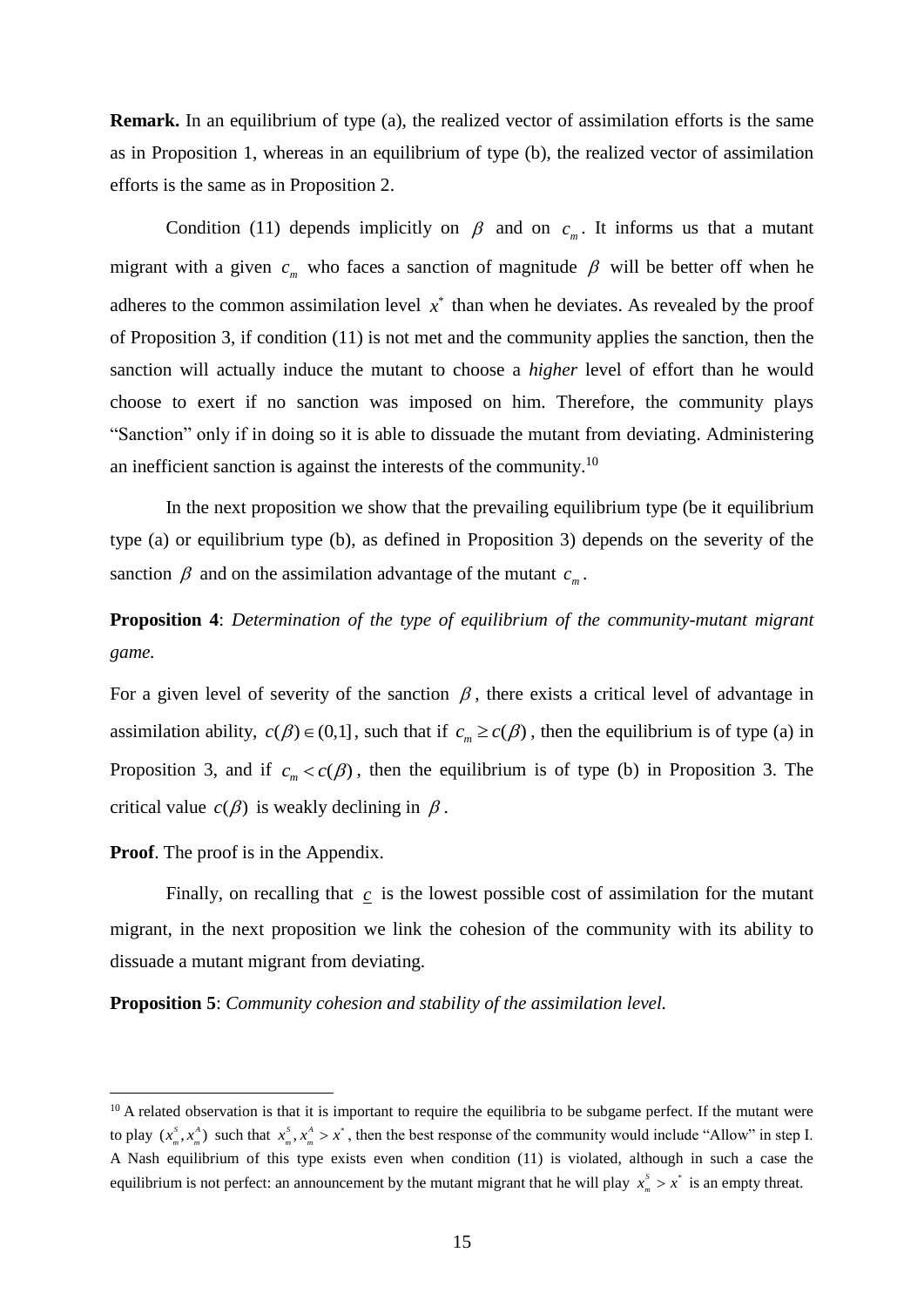The critical level of the advantage in assimilation ability,  $c(\beta)$ , determines the probability that a community will succeed in preventing a mutant migrant from acting on his improved ability,  $P(\beta)$ , so that:

(i) if  $c(\beta) \leq \underline{c}$ , then the probability that the equilibrium of the game will be of type (b) is zero:  $P(\beta) = 1$ ;

(ii) if  $c(\beta) > c$ , then the probability that the equilibrium of the game will be of type (b) is greater than zero:  $P(\beta) = 1 - G(c(\beta)) < 1$ ;

(iii)  $P(\beta)$  is weakly increasing in  $\beta$ .

**Proof**. The proof is in the Appendix.

Proposition 5 maps the community's cohesion, measured by the strength of its sanction, onto effectiveness in preventing a mutant migrant from acting on his advantage in assimilation ability. Part (iii) of the proposition informs us that the more cohesive the community, the higher the probability that its sanction will be effective, that is, the outcome of the game will be equilibrium (a). Specifically (as per part (i) of Proposition 5), if the community's cohesion is such that  $P(\beta) = 1$ , then the community can impose a powerful enough sanction to prevent a mutant with any possible assimilation advantage from acting on his edge. We refer to such a community as a tightly knit community, meaning that this is a community that can maintain the stability of the socially optimal assimilation equilibrium (a), namely, keep the assimilation level of all members at  $x^*$ .

However, as part (ii) of Proposition 5 informs us, if the community's cohesion is such that  $P(\beta)$  < 1, then with probability  $P(\beta)$  a mutant with a powerful enough edge in assimilation ability will be able to ignore the community's sanction. In such a case, the assimilation equilibrium will be of type (b): the community refrains from sanctioning, and assimilation proceeds as per Proposition 2, diverging from the social optimum. We describe a community which is vulnerable to the appearance of a mutant as a loose-knit community.

#### **6. Conclusions**

Our starting assumption has been that assimilation increases migrants' social proximity to the natives; closer proximity implies exposure to relative deprivation caused by more intensive comparison with the natives whose incomes are higher than those of the migrants; and distress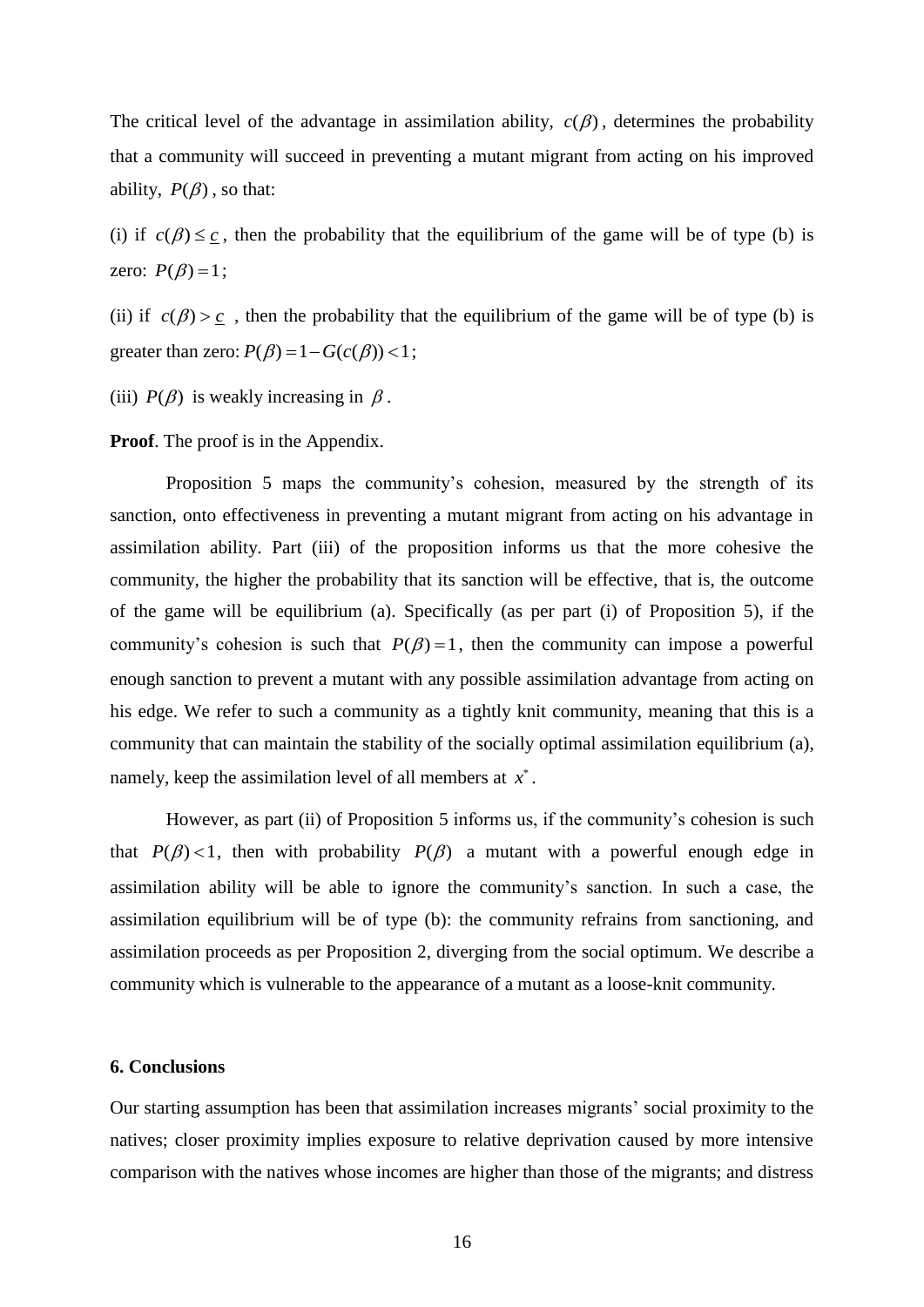at the prospect of relative deprivation acts as a check on the inclination to assimilate, resulting in a low equilibrium level of assimilation by the community of migrants. We then introduced a mutation (an exogenously derived enhanced ability to assimilate in one of the migrants) and cohesion of the community (the ability of the members of the community to apply a sanction in order to safeguard the equilibrium).

By tracking the stability of the assimilation equilibrium when a mutation occurs, we found that the community's level of assimilation is inversely related to its cohesion, in the sense that in a more tightly knit community a mutation has to be stronger in order to be realized. In other words, for a given mutation, a more tightly knit community is less likely to see its assimilation equilibrium disrupted than a less tightly knit community.

The mechanism leading to these occurrences is that the community of migrants can penalize a mutant migrant for exceeding the communal level of effort to assimilate. The application of a sanction by the community is similar to "Rabbeinu Tam sanctions" that date back to medieval times and amount to a community distancing itself from deviants.

An interesting issue that this paper does not tackle is how to quantify the cohesiveness of a community. One approach could be to exploit a spatial dimension of propinquity. When migrants reside in close proximity to each other, a variety of interactions, social and other, are more likely than when migrants are thinly dispersed. Similarly, if the closeness of a community is the result of geographical clustering, then deviations from a community norm are more visible than if the migrants do not live in close concentration. These considerations introduce a spatial dimension to the concepts of social cohesion and communal stress brought about by mutation.

With regard to the efficacy of policies aimed at encouraging the assimilation of migrants, we can infer from our analysis that for an assimilation-boosting policy to be effective, the policy should be either to assist *all* migrants, albeit modestly, or to focus more intensively on a *small number of* migrants so as to enable the latter to overcome the community's sanction, and consequently, by instilling relative deprivation "from the inside," prompt assimilation by the entire group of migrants, even if the group is of the tightly knit type.<sup>11</sup> A policy that falls in between, that is, modest effort directed at a large but limited

 $\overline{a}$ 

 $11$  In the notation of our model, the second option of the policy will be equivalent to "engineering" a change in the distribution of the parameter  $c_m$  such that  $c_c$  is lowered to a level below  $c(\beta)$ .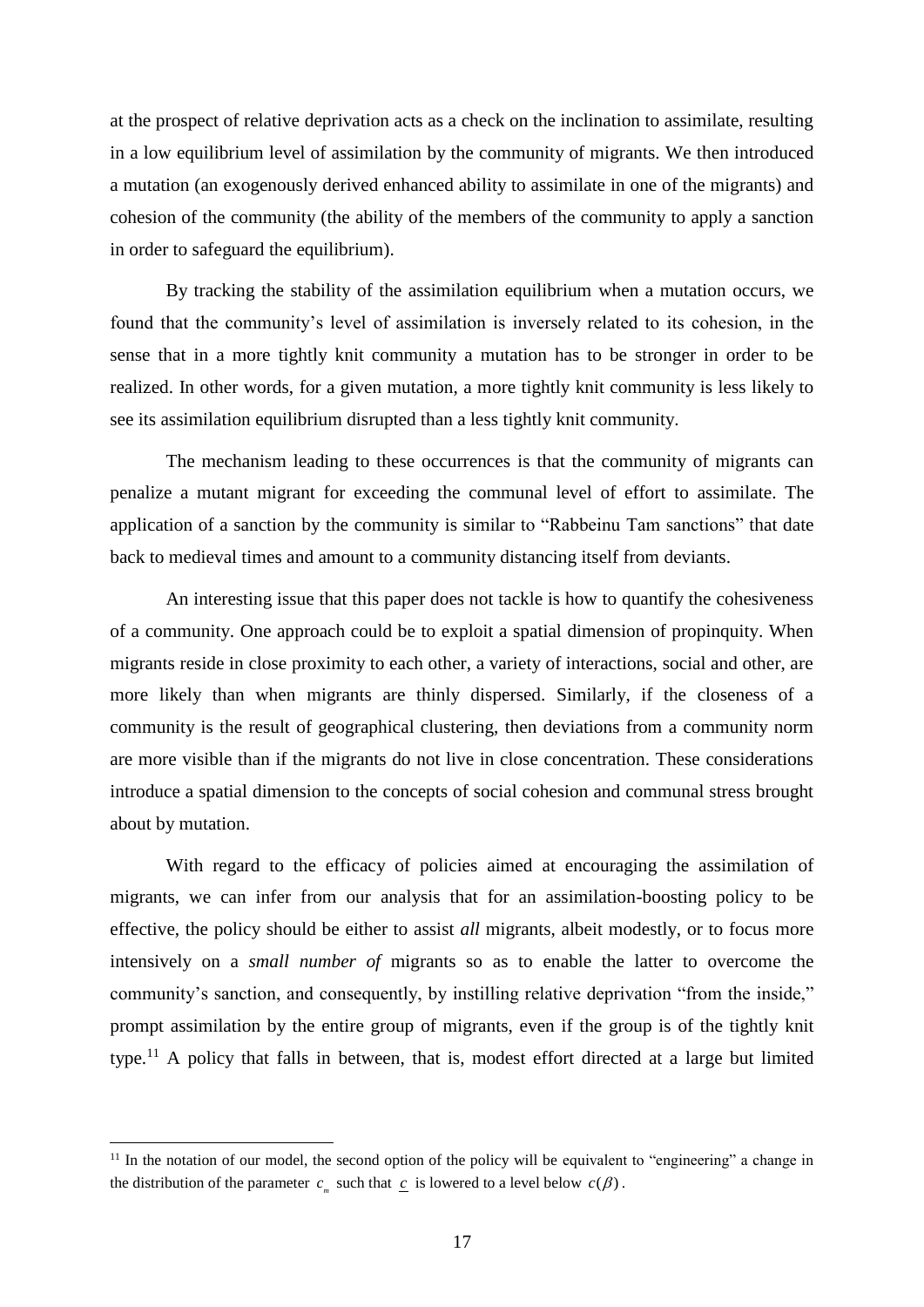subset of migrants, is unlikely to be successful because it will trigger a mechanism of community sanction.

Policy cannot be formulated, and society's resources should not be spent, without an understanding of the rational choices that migrants make in their host country, and of what governs those choices. We have sought to contribute to this understanding by systematically identifying paths in social space that lead migrants to exhibit distinct patterns of assimilation.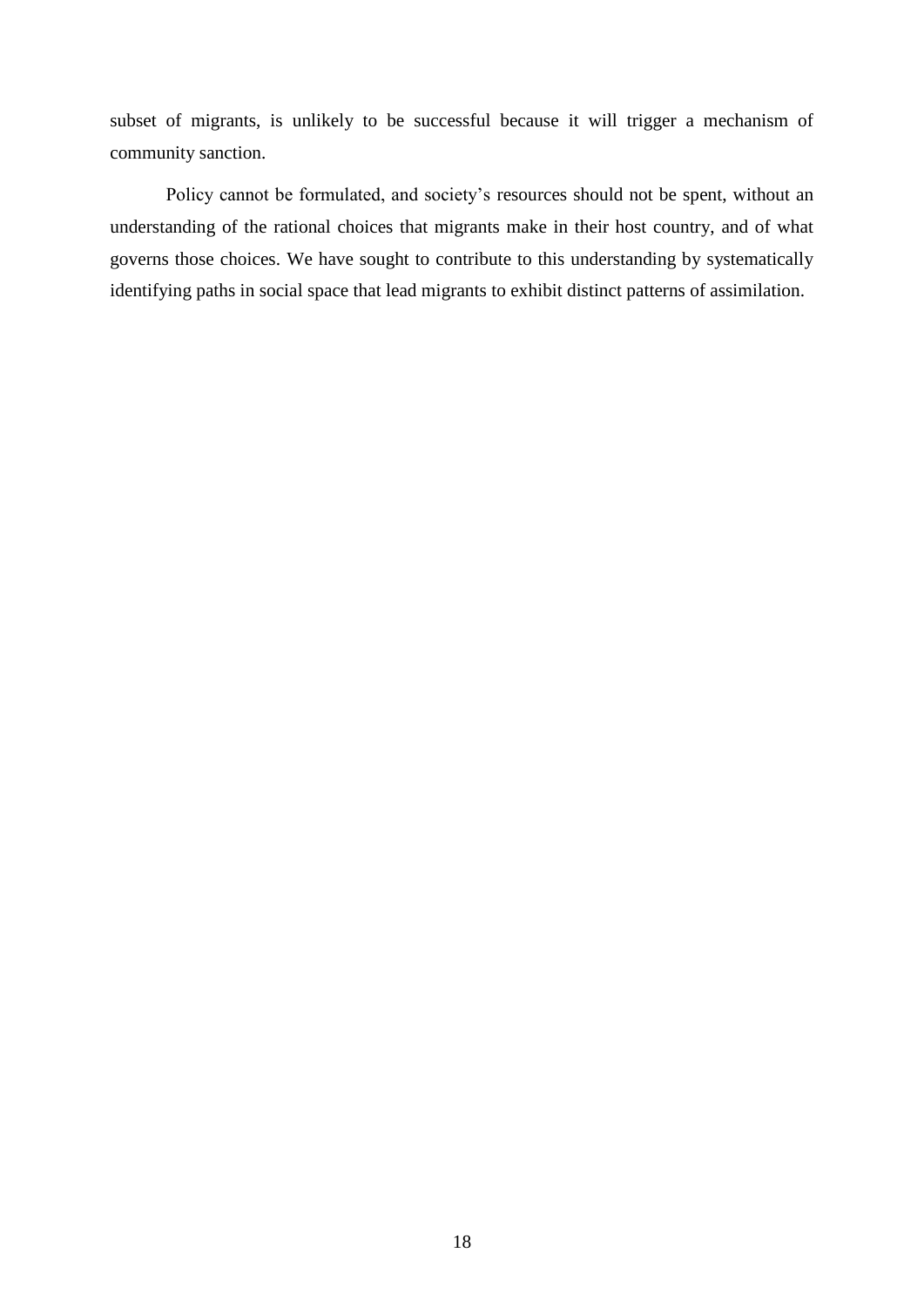#### **Appendix: Proofs of Propositions 1 through 5**

#### **Proof of Proposition 1**

To begin with, we prove that the *n*-dimensional point  $\mathbf{x}^* = (x^*,...,x^*)$ , where  $x^*$  is the solution of (9), constitutes a Nash equilibrium among the homogeneous community of migrants characterized by payoff functions  $u_i(x_i, \mathbf{x}_{-i})$  with  $c_i = 1$  for  $i \in \{1, 2, ..., n\}$ . To this end, we check whether it is beneficial for any migrant *i* to unilaterally increase / decrease his effort level  $x_i$  above / below  $x^*$ . Let  $\mathbf{x}^*_{-i}$  be a  $(n-1)$ -dimensional point such that  $\mathbf{x}^*_{-i} = (x^*,...,x^*)$ .

Suppose that  $x_i > x^*$ . Then  $Y(x_i) > \overline{Y}(\mathbf{x}_{-i}^*)$ , thus, as follows from (4),  $F\left[\overline{Y}(\mathbf{x}_{-i}^*) - Y(x_i)\right] = 0$ , and then  $u_i(x_i, \mathbf{x}_{-i}^*) = u_i^{id}(x_i)$ , which has a maximum when  $x_i = x^*$  for  $i \in \{1, 2, ..., n\}$ . Because

$$
\therefore n \} \text{. Because}
$$
\n
$$
\frac{\partial u_i(x_i, \mathbf{x}_{-i}^*)}{\partial x_i} = Y'(x_i) - p'(x_i)F\left[\overline{Z} - Y(x_i)\right] + p(x_i)Y'(x_i)F'\left[\overline{Z} - Y(x_i)\right] - C'(x_i)
$$
\n
$$
= u_i^{id'}(x_i) < 0,
$$
\n(A1)

it is not optimal for a migrant to choose  $x_i > x^*$ .

Suppose alternatively that  $x_i < x^*$ . We define a function  $v(x_i, \mathbf{x}_{-i})$  as follows:

$$
v(x_i, \mathbf{x}_{-i}) = -\big(1 - p(x_i)\big) F\Big[\overline{Y}(\mathbf{x}_{-i}) - Y(x_i)\Big],\tag{A2}
$$

hence

$$
u_i(x_i, \mathbf{X}_{-i}) = u_i^{id}(x_i) + v(x_i, \mathbf{X}_{-i}).
$$

Then,

 $\overline{a}$ 

$$
\frac{\partial u_i(x_i, \mathbf{x}_{-i}^*)}{\partial x_i} = u_i^{id'}(x_i) + \frac{\partial v(x_i, \mathbf{x}_{-i}^*)}{\partial x_i}.
$$
\n(A3)

From the concavity of  $u_i^{id}(\cdot)$  it follows that  $u_i^{id'}(x_i) > 0$  for any  $x_i < x^*$ . On the other hand, using assumptions (2), (4), and (5), it can be verified that \*  $\frac{(x_i, \mathbf{x}_{-i}^*)}{2} > 0$ *i*  $v(x)$ *x*  $\frac{\partial v(x_i, \mathbf{x}_{-i}^*)}{\partial x_i}$  $\widehat{o}$  $\left(\frac{\mathbf{x}^*_{-i}}{2}\right) > 0$ .<sup>12</sup> By implication, we

<sup>12</sup> Explicitly,  $\frac{\partial v(x_i, \mathbf{x}_{-i}^*)}{\partial y_i} = p'(x_i) F \left[ \overline{Y}(\mathbf{x}_{-i}^*) - Y(x_i) \right] + (1 - p(x_i)) Y'(x_i) F' \left[ \overline{Y}(\mathbf{x}_i^*) - Y(x_i) \right]$  $\frac{(x_i, \mathbf{x}_{-i}^*)}{\partial x} = p'(x_i) F\left[\overline{Y}(\mathbf{x}_{-i}^*) - Y(x_i)\right] + (1 - p(x_i)) Y'(x_i) F'\left[\overline{Y}(\mathbf{x}_{-i}^*) - Y(x_i)\right]$  $\frac{d}{dx_i} \frac{d}{dx_i} = p'(x_i) F\left[\overline{Y}(\mathbf{x}_{-i}^*) - Y(x_i)\right] + (1 - p(x_i)) Y'(x_i) F'\left[\overline{Y}(\mathbf{x}_{-i}^*) - Y(x_i)\right]$ *v*(*x<sub>i</sub>*, **x**<sup>\*</sup><sub>*i*</sub>)</sup> =  $p'(x_i)F[\overline{Y}(\mathbf{x}^*_{-i}) - Y(x_i)] + (1 - p(x_i))Y'(x_i)F'[\overline{Y}(\mathbf{x}^*_{-i}) - Y(x_i)]$  $\frac{\partial v(x_i, \mathbf{x}_{-i}^*)}{\partial x} = p'(x_i) F\left[\overline{Y}(\mathbf{x}_{-i}^*) - Y(x_i)\right] + (1 - p(x_i)) Y'(x_i) F'\left[\overline{Y}(\mathbf{x}_{-i}^*) - Y(x_i)\right]$  $\frac{x_i, \mathbf{x}_{-i}^*}{\partial x_i} = p'(x_i) F\Big[\overline{Y}(\mathbf{x}_{-i}^*) - Y(x_i)\Big] + (1 - p(x_i)) Y'(x_i) F'\Big[\overline{Y}(\mathbf{x}_{-i}^*) - Y(x_i)\Big].$ **x x**<sup>\*</sup><sub>-i</sub>) –  $Y(x_i)$  ] +  $(1 - p(x_i)) Y'(x_i) F'$  [ $\overline{Y}(\mathbf{x}^*_{-i}) - Y(x_i)$ ].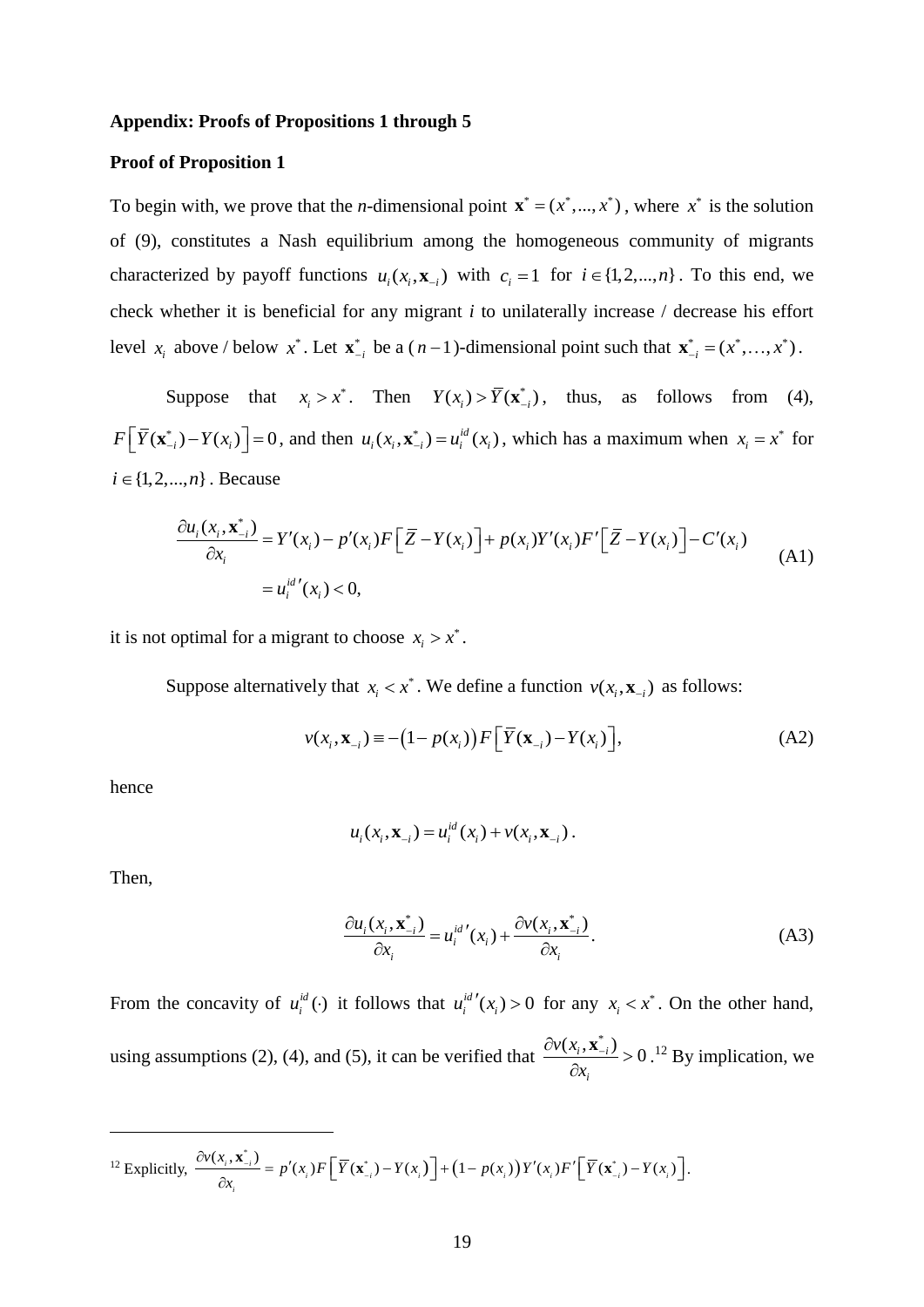obtain that  $\frac{i(x_i, \mathbf{x}_{-i}^*)}{2} > 0,$ *i*  $u_i(x)$ *x*  $\frac{\partial u_i(x_i, \mathbf{x}_{-i}^*)}{\partial x_i}$  $\partial$  $\mathbf{x}^*_{-i} > 0$ , and, thus,  $x^*$  is the unique maximum of  $u_i(x_i, \mathbf{x}^*_{-i})$  with respect to  $x_i$ .

Next, we inquire whether there exists a symmetric Nash equilibrium other than  $\mathbf{x}^*$ . There are two cases to consider.

First, let **y**<sup>\*</sup> be a *n*-dimensional point such that  $y^* = (y^*,..., y^*)$  where  $y^* < x^*$ . We check whether it pays off for a migrant  $i$  to shift his assimilation level away from  $y^*$ . For any  $x_i \ge y^*$ ,  $F\left[\overline{Y}(\mathbf{y}_{-i}^*) - Y(x_i)\right] = 0$ , thus

$$
\frac{\partial u_i(x_i, \mathbf{y}_{-i}^*)}{\partial x_i} = u_i^{id}(x_i) > 0
$$

for  $x_i \in [y^*, x^*)$  and, therefore, it pays off for migrant *i* to increase his assimilation level above y<sup>\*</sup>. Consequently, the vector **y**<sup>\*</sup> cannot constitute a Nash equilibrium.

Second, let  $y^* = (y^*,..., y^*)$  be such that  $y^* > x^*$ . Again, we inquire whether migrant *i* has an incentive to unilaterally decrease his  $x_i$  below  $y^*$ . Reapplying (A3) we find that

$$
\frac{\partial u_i(y^*, \mathbf{y}_{-i}^*)}{\partial x_i} = u_i^{id'}(y^*) + \frac{\partial v(y^*, \mathbf{y}_{-i}^*)}{\partial x_i} < 0,
$$
\n(A4)

because from the concavity of  $u_i^{id}(\cdot)$  it follows that  $u_i^{id'}(y^*)$  < 0, and it can be verified that  $*$   $\mathbf{v}^*$  $\frac{(y^*, \mathbf{y}^*_{-i})}{2} = 0$ *i v x*  $\frac{\partial v(y^*, y^*_{-i})}{\partial y} =$  $\partial$  $y_{-i}^{*}$ ) = 0. Consequently, it pays off for migrant *i* to reduce his assimilation level. By implication,  $y^*$  is not a Nash equilibrium.

Moreover, we can show that the game has no asymmetric equilibria. Indeed, for a point  $\mathbf{x} = (x_1, ..., x_n)$ , suppose that there exists  $i \in \{1, ..., n\}$  such that  $x_i > x^*$ , and let *h* denote the migrant whose level of effort is the highest, namely  $x_h = \max\{x_i\}$ . Then, migrant *h* will have an incentive to reduce his effort level because of a reasoning similar to the argument pertaining to (A1). On the other hand, if for some individual *i* it holds that  $x_i < x^*$ , then this individual will gain by marginally increasing his effort level because of a reasoning similar to the one following  $(A3)$ . Therefore,  $\mathbf{x}^*$  is the unique Nash equilibrium of this game for a homogeneous community of migrants.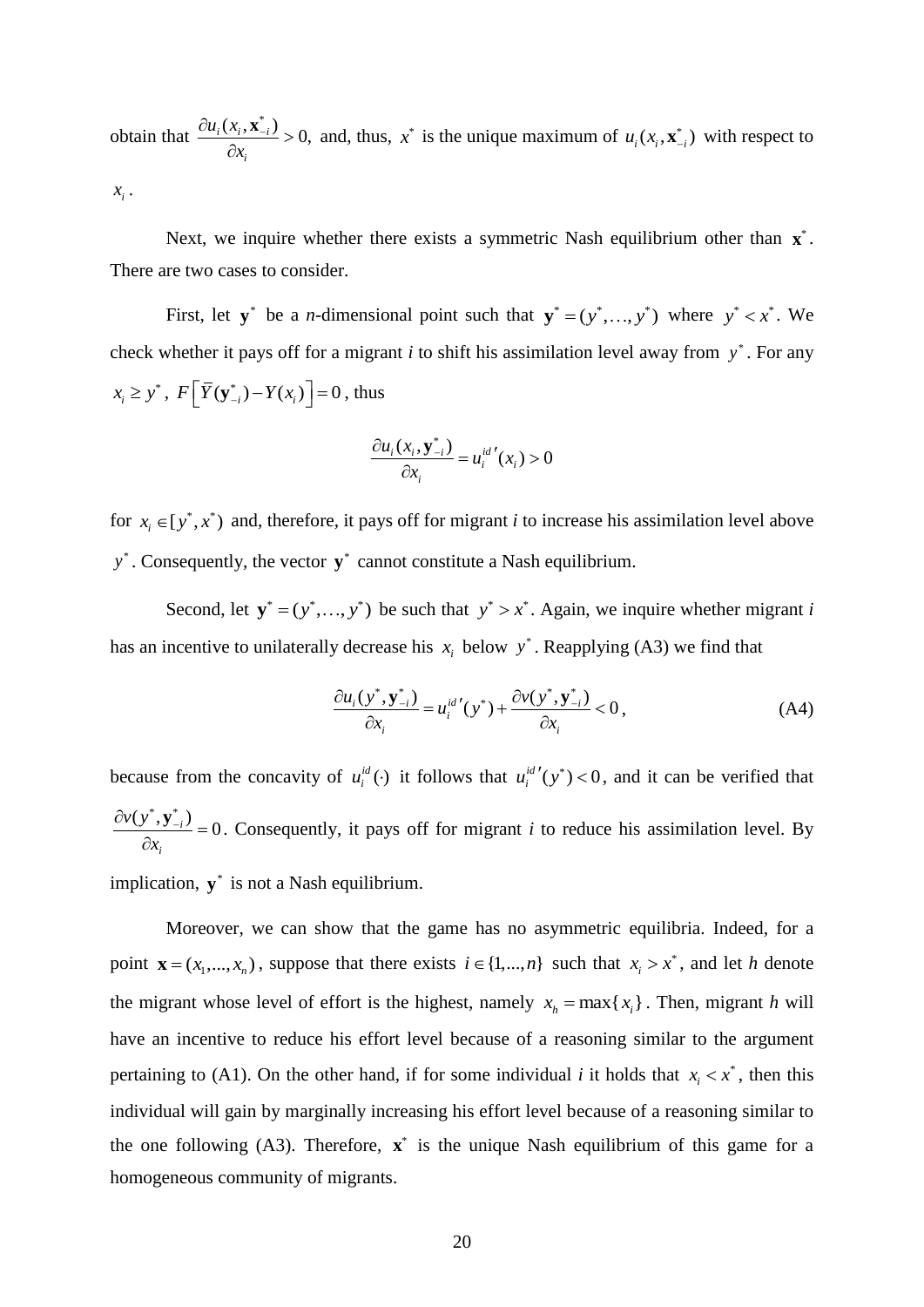Finally, we prove that  $x^*$  constitutes a social optimum, meaning that it maximizes the function  $SU(\mathbf{x}) = \sum_{i=1}^{n} u_i(x_i, \mathbf{x}_{-i})$  for  $\mathbf{x} \in [0,1]^n$ . The proof is by contradiction. Suppose that a point  $\mathbf{y} = (y_1, \dots, y_n)$  ensures a higher aggregate utility than  $\mathbf{x}^*$ . We consider two possibilities.

First, suppose that  $\max\{y_1, ..., y_n\} > x^*$ . Then, on the basis of an argument similar to the one leading to (A1), it is easy to see that we can increase the utility of each of the individuals from the set  $I = \{i \in \{1, ..., n\} : y_i = \max\{y_1, ..., y_n\}\}$  by a simultaneous marginal reduction of their assimilation level, while the levels of utility of other individuals increase too (because of a decrease in their relative deprivation). Therefore, such point **y** cannot be socially optimal.

Second, suppose that  $y_i \le x^*$  for all *i* and that  $\min\{y_1, ..., y_n\} < x^*$ . Then, on reiterating the argument leading to (A3), it can be demonstrated that we can increase the utility of each of the individuals from the set  $J = \{i \in \{1, ..., n\} : y_i = \min\{y_1, ..., y_n\}\}$  by a simultaneous marginal increase of their assimilation level without causing a decrease in the utility of any other individual. Hence, again, point **y** cannot be socially optimal.

This reasoning leads us to conclude that  $\mathbf{x}^* = (x^*,..., x^*)$  is the unique social optimum of the homogeneous community of migrants, as well as the unique Nash equilibrium of the game. Q.E.D.

#### **Proof of Proposition 2**

To begin with, we show that for any vector of the assimilation effort of the non-mutant migrants  $\mathbf{x}_{-m}$ , the best response of the mutant migrant,  $x_m(\mathbf{x}_{-m})$ , is strictly bigger than  $x^*$ . The first order condition for the maximization of  $u_m(x_m, \mathbf{x}_{-m})$  with respect to  $x_m$  informs us that the mutant's utility is maximized if and only if

Let the mutant's utility is maximized if and only if  
\n
$$
\frac{\partial u_m(x_m, \mathbf{x}_{-m})}{\partial x_m} = Y'(x_m) - p'(x_m)F\left[\overline{Z} - Y(x_m)\right] + p(x_m)Y'(x_m)F'\left[\overline{Z} - Y(x_m)\right]
$$
\n
$$
+ p'(x_m)F\left[\overline{Y}(\mathbf{x}_{-m}) - Y(x_m)\right] + (1 - p(x_m))Y'(x_m)F'\left[\overline{Y}(\mathbf{x}_{-m}) - Y(x_m)\right] \tag{A5}
$$
\n
$$
-c_m C'(x_m) = 0.
$$

On the other hand, by assumptions (2) through (5) and because  $u_i^{id'}(x^*) = 0$  $u_i^{id'}(x^*) = 0$ , for any  $c_m < 1$  it holds that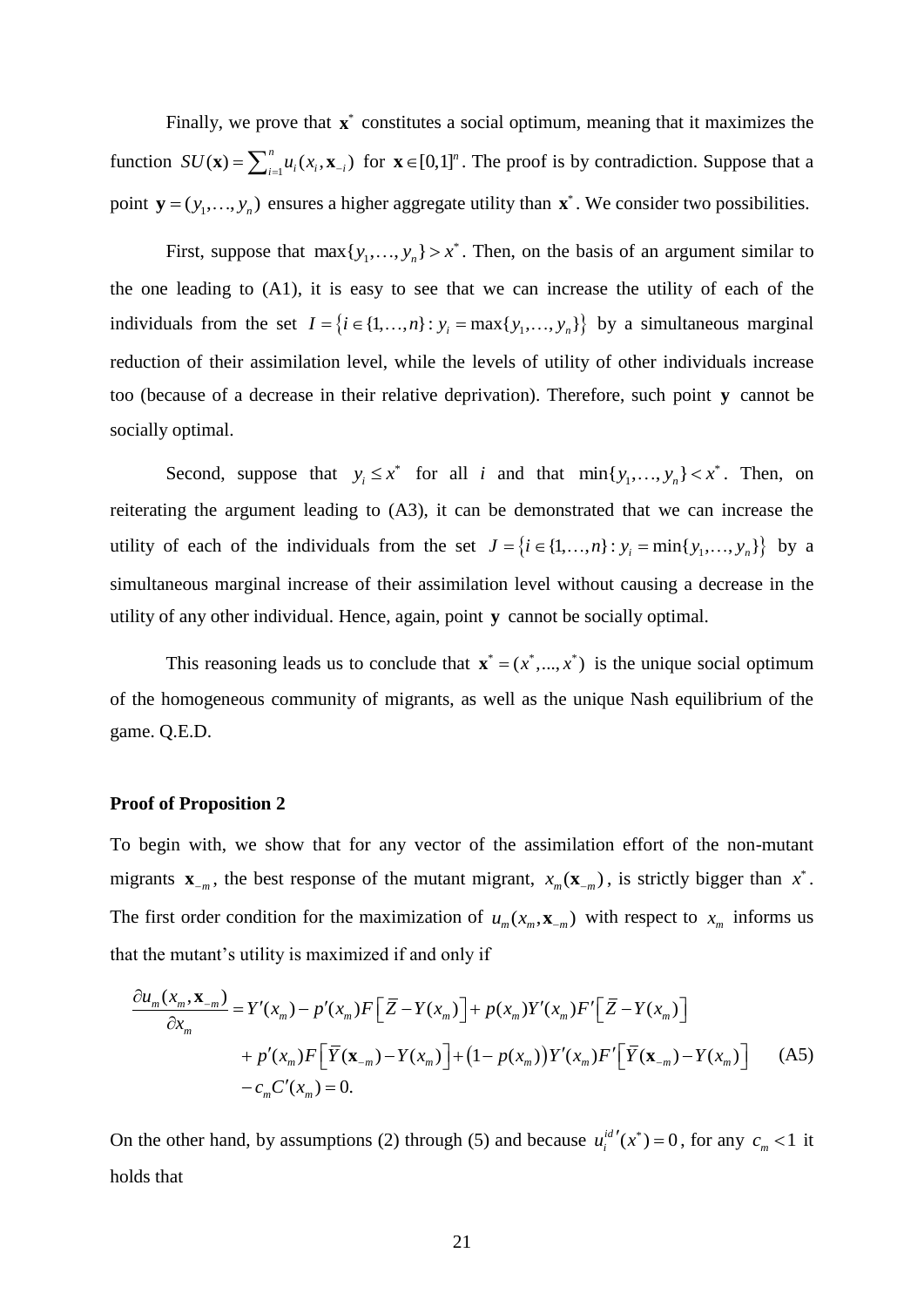$$
\frac{\partial u_m(x^*, \mathbf{x}_{-m})}{\partial x_m} = Y'(x^*) - p'(x^*)F\left[\overline{Z} - Y(x^*)\right] + p(x^*)Y'(x^*)F'\left[\overline{Z} - Y(x^*)\right] \n+ p'(x^*)F\left[\overline{Y}(\mathbf{x}_{-m}) - Y(x^*)\right] + (1 - p(x^*))Y'(x^*)F'\left[\overline{Y}(\mathbf{x}_{-m}) - Y(x^*)\right] \n- c_m C'(x^*) \n= u_i^{id'}(x^*) + p'(x^*)F\left[\overline{Y}(\mathbf{x}_{-m}) - Y(x^*)\right] + (1 - p(x^*))Y'(x^*)F'\left[\overline{Y}(\mathbf{x}_{-m}) - Y(x^*)\right] \n+ (1 - c_m)C'(x^*) > 0.
$$
\n(A6)

Hence, by the concavity of  $u_m(x_m, \mathbf{x}_{-m})$  with respect to  $x_m$ , we obtain that

$$
x_m(\mathbf{x}_{-m}) > x^*,\tag{A7}
$$

namely, indeed the mutant does deviate by choosing a level of assimilation that is higher than  $x^*$  for any  $\mathbf{x}_{-m}$ .

 $[(1-p(x^*))$ <br>  $Y(x^*)] + (1-$ <br>  $[(x^*)] + (1-$ <br>  $[(x_{-m}) > x^*],$ <br>
choosing a<br>  $[2m]$ <br>  $[3m]$ <br>  $[5m]$ <br>  $[5m]$ <br>  $[5m]$ <br>  $[6m]$ <br>  $[6m]$ <br>  $[6m]$ <br>  $[6m]$ <br>  $[6m]$ <br>  $[6m]$ <br>  $[6m]$ <br>  $[6m]$ <br>  $[6m]$ <br>  $[6m]$ <br>  $[6m]$ <br>  $[6m]$ <br>  $[6m]$ <br>  $[6m]$ <br>  $[6m]$ Next, we show that in any equilibrium of the game, the mutant's assimilation effort is the biggest in the community of migrants. Suppose, on the contrary, that  $\tilde{\mathbf{y}}^* = (y_1^*, \dots, y_n^*)$  is an equilibrium and that  $\tilde{y}_j^* = \max{\{\tilde{y}_1^*, \dots, \tilde{y}_n^*\}}$  for some  $j \neq m$ . Then, a non-mutant migrant j who exerts the assimilation effort  $\tilde{y}^*$  does not sense relative deprivation from comparison with other migrants, and  $u_j(\tilde{y}_j^*, \tilde{y}_{-j}^*) = u_j^{id}(\tilde{y}_j^*)$ . But  $\tilde{y}^*$  is an equilibrium, so  $\tilde{y}_j^*$  has to be individual's *j* optimal choice, that is,  $u_i^{id'}(\tilde{y}_j^*) = 0$ , implying that  $\tilde{y}_j^* = x^*$  which, given (A7) and the assumption that  $y_j^* > \tilde{y}_m^*$ , leads to contradiction.

Because the assimilation effort of the mutant migrant is the highest in the migrant community, other migrants do not inflict relative deprivation on him and, thus, his utility can be expressed by the following function (recalling (8)):

showing function (recaming (8)).

\n
$$
u_m^{id}(x_m) = Y(x_m) - p(x_m)F\left[\overline{Z} - Y(x_m)\right] - c_m C(x_m).
$$
\n(A8)

As argued in Section 3, the function  $u_m^{\text{id}}(\cdot)$  has a unique maximum. We conclude that in any equilibrium of the game,  $\tilde{\mathbf{x}}^* = (\tilde{x}_1^*, \dots, \tilde{x}_n^*)$ , the mutant migrant chooses the level of assimilation effort  $\tilde{x}_m^*$  such that  $u_m^{id'}(\tilde{x}_m^*) = 0$ .<sup>13</sup>

 $\overline{a}$ 

<sup>&</sup>lt;sup>13</sup> In general, it could occur that  $u_m^{id'}(\tilde{x}_m^*)$  < 0 *id*  $u_m^{i,j}(\tilde{x}_m^*)$  < 0, but it could be possible only if  $\tilde{x}_m^* = \tilde{x}_j^*$  for some  $j \neq m$ , an option that has been ruled out in the preceding part of this proof.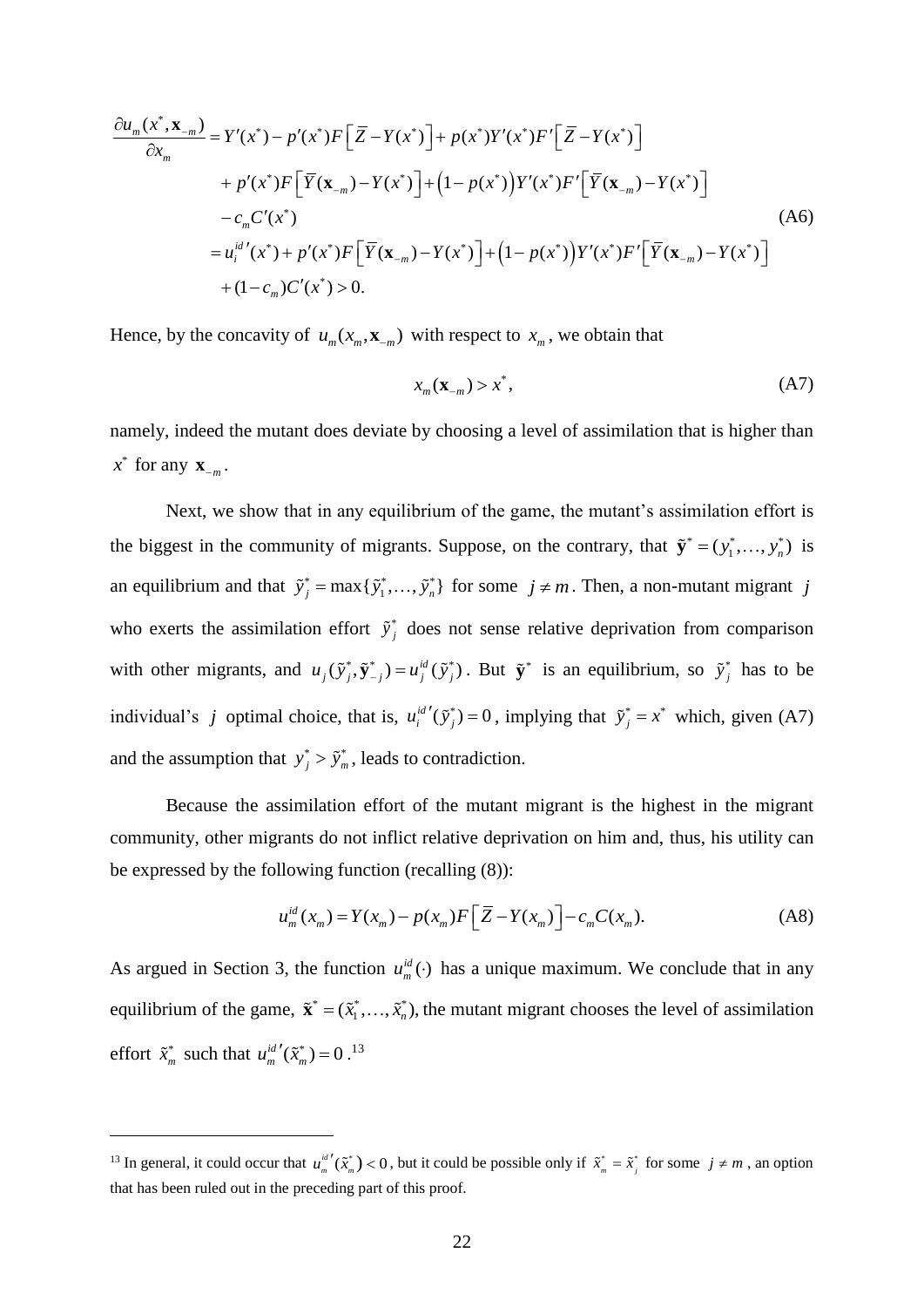To find the remaining elements of  $\tilde{\mathbf{x}}^*$ , we proceed as in Section 3, and we first look at the symmetric best responses to  $\tilde{x}_m^*$ . If all the non-mutant migrants choose the same level of effort  $x_i = x$  for  $i \in N_{-m}$ , then the average income of the migrants who constitute the comparison group of individual *i* is  $\overline{Y}(\tilde{\mathbf{x}}_{-i}) = \frac{n-2}{n} Y(x) + \frac{1}{n} Y(\tilde{x}_{-i}^*)$  $(\tilde{\mathbf{x}}_{-i}) = \frac{n-2}{n-1} Y(x) + \frac{1}{n-1} Y(x)$ )  $\overline{Y}(\tilde{\mathbf{x}}_{-i}) = \frac{n-2}{n-1}Y(x) + \frac{1}{n-1}Y(\tilde{x}_{m}^{*})$  $\frac{n-2}{n-1}Y(x) + \frac{n}{n}$  $\overline{a}$  $=\frac{n-2}{n-1}Y(x)+\frac{1}{n-1}$  $\tilde{\mathbf{x}}_{-i}$ ) =  $\frac{n-2}{n-1}Y(x)$  +  $\frac{1}{n-1}Y(\tilde{x}_m^*)$ , thus  $\overline{Y}(\tilde{\mathbf{x}}_{-i}) - Y(x) = \frac{1}{\cdot} Y(\tilde{x}_{m}^{*}) - \frac{1}{\cdot}$  $\frac{-Y(\tilde{x}_m)}{1} - \frac{n-1}{n-1}$  $Y(\tilde{x}_m^*) - \frac{1}{\cdot} Y(x)$  $=\frac{1}{n-1}Y(\tilde{x}_m^*) - \frac{1}{n-1}Y(x)$ , and the utility of each of the non-mutant migrants can

be written as

$$
n-1 \t n-1
$$
  
itten as  

$$
\tilde{u}^{id}(x) = Y(x) - p(x)F\left[\bar{Z} - Y(x)\right] - (1 - p(x))F\left[\frac{1}{n-1}Y(\tilde{x}_m^*) - \frac{1}{n-1}Y(x)\right] - C(x).
$$
 (A9)

We note that  $\tilde{u}^{id}(\cdot)$  is a function of one argument only, because we regard  $\tilde{x}_m^*$  as given, and because we consider only symmetric choices of assimilation effort among non-mutants. Furthermore,  $\tilde{u}^{id}(\cdot)$  is concave, and the assumptions about  $F(\cdot)$ ,  $p(\cdot)$ , and  $C(\cdot)$  ensure that  $\tilde{u}^{id}(\cdot)$  has a unique maximum, which we denote by  $\tilde{x}^*$ . We can now apply the same logic as in the proof of Proposition 1 (equations (A1) through (A4) and the discussion that follows) to show that the vector of the levels of assimilation effort

$$
\tilde{\mathbf{x}}^* = (\tilde{x}^*, \ldots, \tilde{x}_m^*, \ldots, \tilde{x}^*)
$$

such that the mutant chooses  $\tilde{x}_m^*$  and all the non-mutants choose  $\tilde{x}^*$ , is a Nash equilibrium, and no other Nash equilibria exists.

To show that  $\tilde{x}$   $> x$ <sup>\*</sup>, namely that the non-mutant migrants follow the mutant in

deviating from the equilibrium 
$$
x^*
$$
 of the homogeneous case, we note that  
\n
$$
\tilde{u}^{id}(x) = u_i^{id}(x) - (1 - p(x))F\left[\frac{1}{n-1}Y(\tilde{x}_m^*) - \frac{1}{n-1}Y(x)\right],
$$
\n(A10)

hence

$$
\tilde{u}^{id'}(x) = u_i^{id'}(x) + p'(x)F\left[\frac{1}{n-1}Y(\tilde{x}_m^*) - \frac{1}{n-1}Y(x)\right] \n+ \frac{1}{n-1}(1-p(x))Y'(x)F'\left[\frac{1}{n-1}Y(\tilde{x}_m^*) - \frac{1}{n-1}Y(x)\right].
$$
\n(A11)

Recalling that  $u_i^{id'}(x^*) = 0$ , we obtain that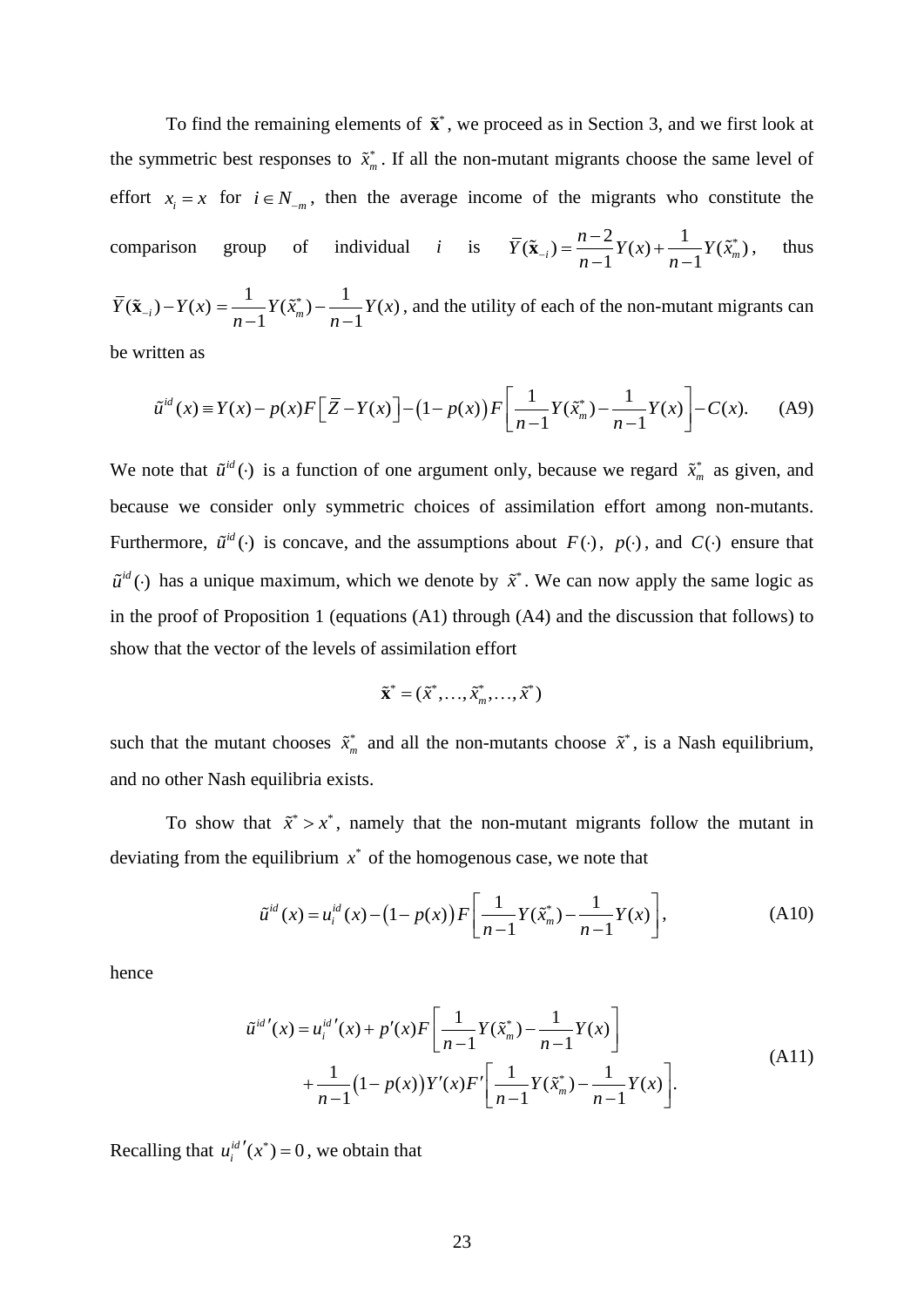$$
\tilde{u}^{id'}(x^*) = p'(x^*)F\left[\frac{1}{n-1}Y(\tilde{x}_m^*) - \frac{1}{n-1}Y(x^*)\right] + \frac{1}{n-1}\left(1 - p(x^*)\right)Y'(x^*)F'\left[\frac{1}{n-1}Y(\tilde{x}_m^*) - \frac{1}{n-1}Y(x^*)\right] > 0,
$$
\n(A12)

where the inequality follows from assumptions (2) through (5) and from the fact that  $\tilde{x}_m^* > x^*$ . This completes the proof of part (i) of Proposition 2.

To prove part (ii) of the proposition, we apply the implicit function theorem to the equality

$$
u_m^{id'}(\tilde{x}_m^*) = 0 \tag{A13}
$$

and obtain

$$
\frac{d\tilde{x}_{m}^{*}}{dc_{m}} = -\frac{\frac{du_{m}^{id'}(\tilde{x}_{m}^{*})}{u_{m}^{id''}(\tilde{x}_{m}^{*})}}{\frac{u_{m}^{id''}(\tilde{x}_{m}^{*})}{u_{m}^{id''}(\tilde{x}_{m}^{*})}} = \frac{C'(\tilde{x}_{m}^{*})}{u_{m}^{id''}(\tilde{x}_{m}^{*})} < 0,
$$
\n(A14)

where the inequality in (A14) holds true because by (3) we have that  $C'(\cdot) > 0$ , and because  $u_m^{id}(\cdot)$  is a concave function. This completes the proof of part (ii) of Proposition 2. Q.E.D.

#### **Proof of Proposition 3**

While quite obviously there are an infinite number of strategy profiles, we can group them in eight categories, depending on whether the community decides to play "Sanction" or "Allow" in step I, and depending on whether the mutant migrant chooses a level of effort higher than  $x^*$  (he deviates) or not in any of the circumstances in which he finds himself in step II (namely depending on whether the community's decision in step I was "Sanction" or "Allow"). This grouping is represented in Table 1.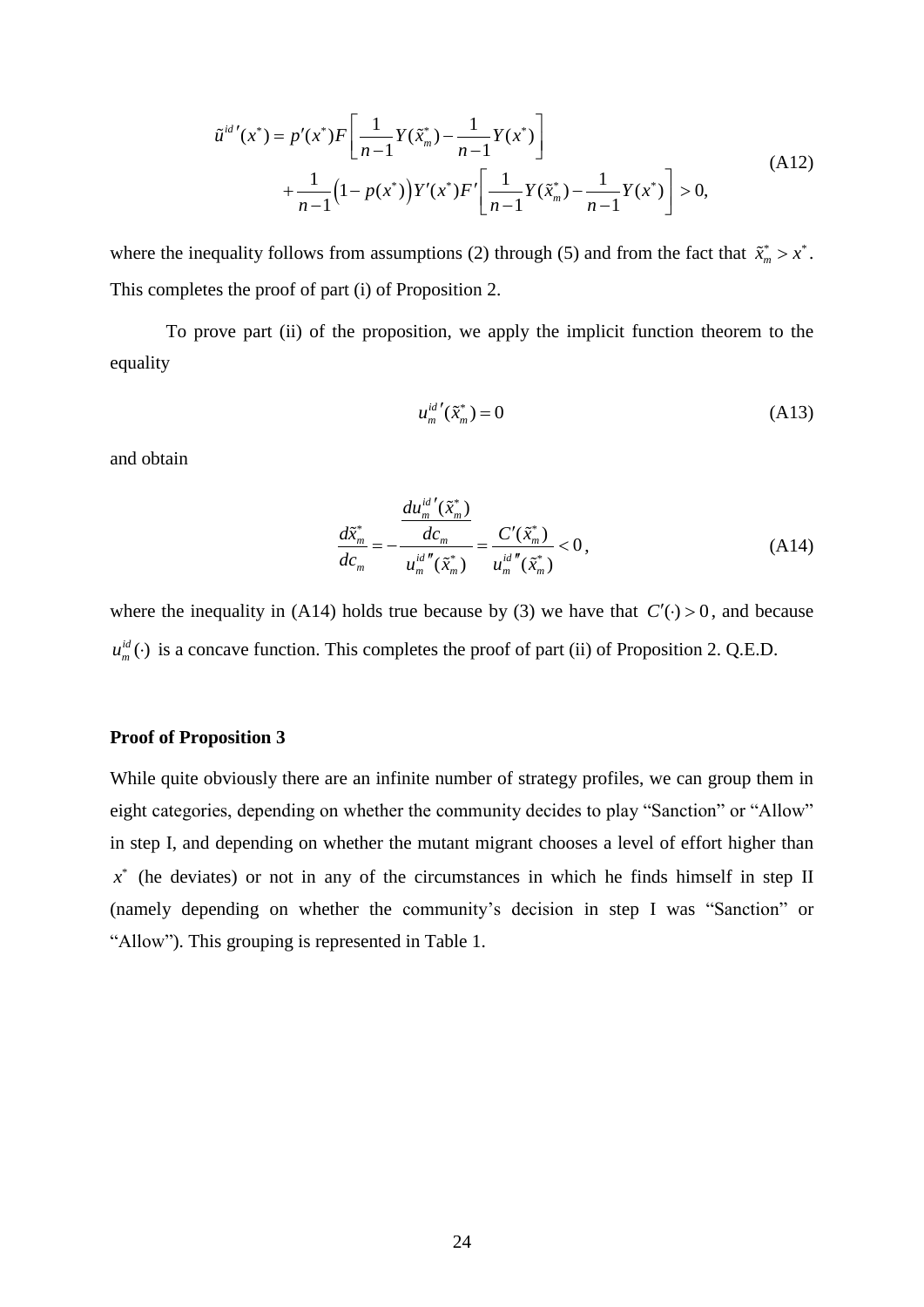|            | $x_m^S \leq x^*$ ,<br>$x_m^A \leq x^*$ | $x_m^S > x^*$ ,<br>$x_m^A \leq x^*$ | $x_m^S \leq x^*$ ,<br>$x_m^A > x^*$ | $x_m^S > x^*$ ,<br>$x_m^A > x^*$ |
|------------|----------------------------------------|-------------------------------------|-------------------------------------|----------------------------------|
| "Sanction" | $\left( i\right)$                      | (ii)                                | (iii)                               | (iv)                             |
| "Allow"    | $(\nu)$                                | $(v_i)$                             | (vii)                               | (viii)                           |

**Table 1. Types of strategy profiles of the community-mutant game**

Note: Crossed numbers indicate categories than contain no subgame perfect Nash equilibria (consult the proof).

We use Table 1 to identify all the subgame perfect Nash equilibria of the game. In fact, before proving that the strategy profiles specified in Proposition 3 are the only equilibrium strategy profiles, we pinpoint which categories of profiles cannot represent any equilibria.

To begin with, we note that by Proposition 2 the strategy profile types (i), (ii), (v), and (vi) cannot constitute Nash equilibria: if the community refrains from sanctioning the mutant migrant in step I, he will deviate in step II, namely his best response always includes  $x_m^A > x^*$ .

We next show that we can eliminate type (vii) as a candidate of equilibrium.

First, we note that for a given level of effort by mutant migrant,  $x_m$ , the utility of each community member who chooses his best response to  $x_m$  is decreasing in  $x_m$ . Let  $x_m$  be the mutant migrant's effort in step II, and let  $x(x_m)$  be the best response of the community in step II (noting that this best response effort level does not depend on the community's decision to sanction or not to sanction in step I). To investigate how the utility of a non-mutant is influenced by  $x_m$ , we revisit function  $\tilde{u}^{id}(\cdot)$  defined in (A9) in the proof of Proposition 2. On applying the envelope theorem to  $\tilde{u}^{id}(x(x_m))$  $\tilde{u}^{id}(x(x_m))$ , we find that the relationship of interest is given by

$$
\frac{d\tilde{u}^{id}}{dx_m} = -\frac{1}{n-1} (1 - p(x)) Y'(x_m) F'\left[\frac{1}{n-1} Y(x_m) - \frac{1}{n-1} Y(x)\right] < 0,
$$
\n(A15)

where the strict inequality in  $(A15)$  follows from the fact that if the community plays "Allow," then by the proof of Proposition 2,  $x_m^A$  $x_m^A > x$  at the optimum. An implication of (A15) is that the community will want the mutant migrant to choose less effort.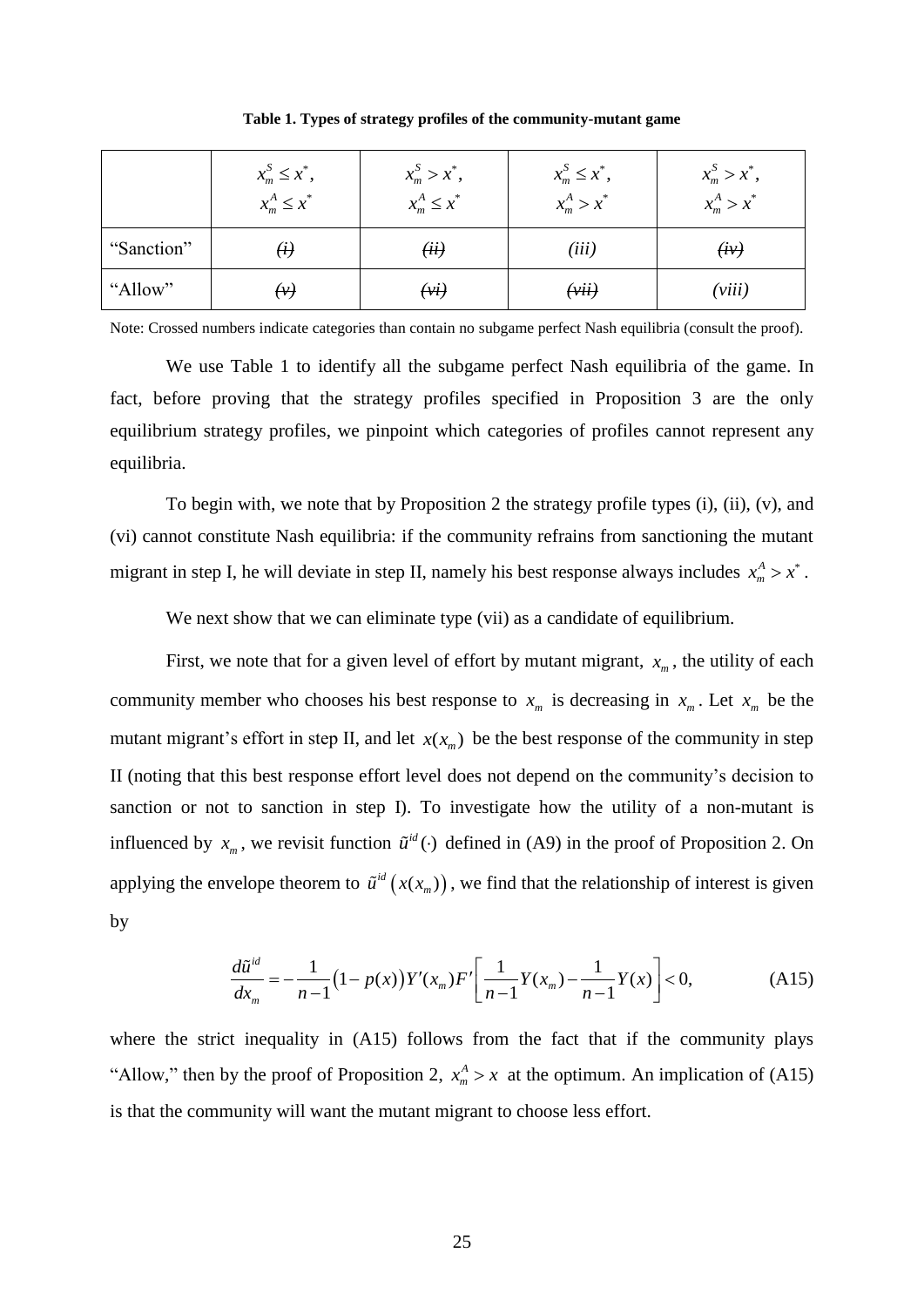Second, suppose that the mutant migrant plays  $x_m^S \le x^*$ ,  $x_m^S \le x^*$ ,  $x_m^A > x^*$ , so  $x_m^S < x_m^A$  $x_m^S < x_m^A$ . In this case, the community is better off when playing "Sanction" rather than "Allow." By implication, category (vii) contains no equilibria.

Even when the mutant migrant is sanctioned, he will certainly not choose a level of effort that is lower than the level of effort chosen by the "normal" migrants. To see this, we construct a function

ction  
\n
$$
u_m^s(x_m, \mathbf{x}_{-m}) \equiv Y(x_m) - \Big[ p(x_m) + \beta (1 - p(x_m)) \Big] F \Big[ \overline{Z} - Y(x_m) \Big] - \Big[ 1 - p(x_m) - \beta (1 - p(x_m)) \Big] F \Big[ \overline{Y}(\mathbf{x}_{-m}) - Y(x_m) \Big] - c_m C(x_m)
$$

for  $x_m \in [0,1]$ . Namely  $u_m^s(x_m, \mathbf{x}_{-m})$  is the "top" formula of  $\hat{u}_m(x_m, \mathbf{x}_{-m})$  in (10), defined on an unrestricted interval of choices of assimilation effort. From a discussion akin to that which follows (A8) in the proof of Proposition 2 regarding the function  $u_m^s(x_m, \mathbf{x}_{-m})$ , it can be inferred that when the mutant migrant is subjected to a penalty, he will still choose a level of effort that is the highest amongst the community of migrants. Consequently, the mutant migrant will not experience relative deprivation from comparisons with other migrants, and at any equilibrium of the game his utility will be a function of only one variable - his level of effort. We conclude that when the mutant migrant is sanctioned and chooses a level of

\n assimilation effort that is higher than 
$$
x^*
$$
, his utility will be given by\n  $\hat{u}_m^{id}(x_m) \equiv Y(x_m) - \left[ p(x_m) + \beta \left( 1 - p(x_m) \right) \right] F \left[ \overline{Z} - Y(x_m) \right] - c_m C(x_m).$ \n

\n\n (A16)\n

We also note that  $\hat{u}_m^{id}(\cdot)$  is a concave function.<sup>14</sup>

 $\overline{a}$ 

We consider the following difference

e nonowing difference  

$$
\hat{u}_m^{id}(x_m) - u_m^{id}(x_m) = -\beta (1 - p(x_m)) F\left[\overline{Z} - Y(x_m)\right].
$$
 (A17)

Suppose that there is an equilibrium in category (viii), and let  $(x_m^{S*}, x_m^{A*})$  be the equilibrium

strategy of the mutant migration. By differentiating (A17) we get  
\n
$$
\hat{u}_m^{id'}(x_m^{A*}) - u_m^{id'}(x_m^{A*}) = \beta p'(x_m^{A*}) F\left[\overline{Z} - Y(x_m^{A*})\right]
$$
\n
$$
+ \beta \left(1 - p(x_m^{A*})\right) Y'(x_m^{A*}) F'\left[\overline{Z} - Y(x_m^{A*})\right].
$$
\n(A18)

<sup>&</sup>lt;sup>14</sup> In the discussion that follows equation (10) we argue that  $\hat{u}_m(x_m, \mathbf{x}_{-m})$  is a concave function of  $x_m$  for any  $\mathbf{x}_{-m}$ , thus  $\hat{u}_m^{\text{id}}(x_m) = \hat{u}_m(x_m, \mathbf{x}_{-m})$  for  $x_m > \max(\mathbf{x}_{-m})$  is also concave.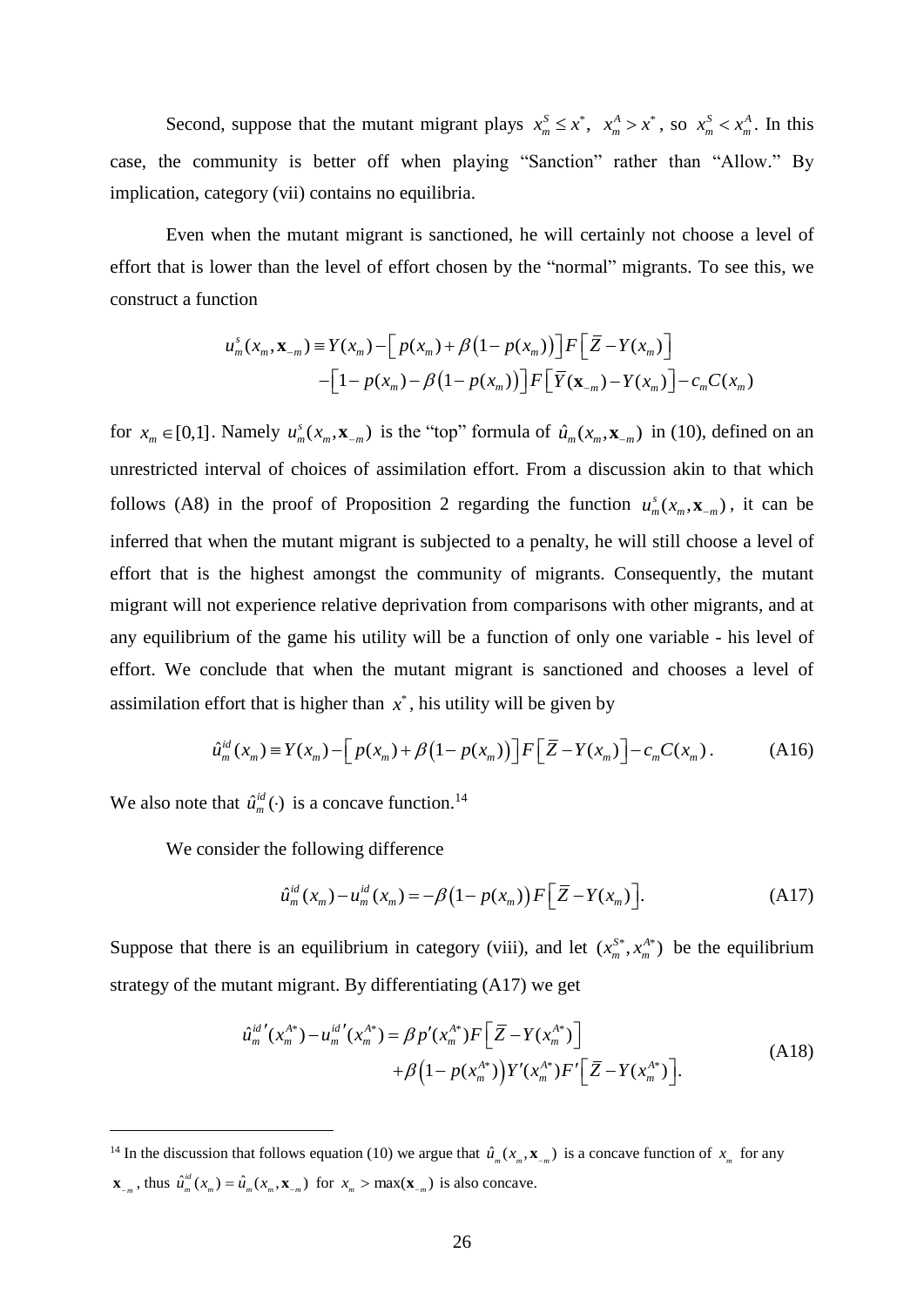We note that by the definition of  $x_m^{A*}$ ,  $u_m^{id'}(x_m^{A*}) = 0$  $u_m^{id'}(x_m^{A*}) = 0$ . By implication, we obtain that

that by the definition of 
$$
x_m^{A*}
$$
,  $u_m^{id'}(x_m^{A*}) = 0$ . By implication, we obtain that  
\n
$$
\hat{u}_m^{id'}(x_m^{A*}) = \beta p'(x_m^{A*}) F\left[\bar{Z} - Y(x_m^{A*})\right] + \beta \left(1 - p(x_m^{A*})\right) Y'(x_m^{A*}) F'\left[\bar{Z} - Y(x_m^{A*})\right] > 0, \quad (A19)
$$

where the inequality in (A19) is implied by assumptions (2) through (5).

Suppose now that there is an equilibrium in category (iv) and, again, let  $(x_m^{S*}, x_m^{A*})$  be the equilibrium strategy of the mutant migrant. We have that  $\hat{u}_m^{id'}(x_m^{S*}) = 0$  $\hat{u}^{id'}_{m}(x_{m}^{S*}) = 0$  which, given (A19) and the concavity of the  $\hat{u}_m^{id}(\cdot)$ , implies that  $x_m^{A^*} < x_m^{S^*}$ . Thus, we have shown that when the mutant migrant seeks to maximize  $\hat{u}_m^{\text{id}}(\cdot)$ , he will choose a higher level of effort in (viii) than in (iv). In terms of inequality (A15), the community will be worse off when the mutant is sanctioned, so the community will play "Allow." Type (iv) of the strategy profile can thus be eliminated.

To complete the proof, we show that the strategy profiles specified in Proposition 3 are, in fact, subgame perfect Nash equilibria, and that no other equilibria exist.

First, suppose that A  $(x^*) \ge \sup \hat{u}_m(x_m, \mathbf{x}_{-m})$ *i m*  $u_m^{id}(x^*) \ge \sup \hat{u}_m(x_m, \mathbf{x}_{-m})$ , in other words condition (11) is observed. If the community plays "Sanction" in step I, then the best response of the mutant migrant is not to deviate, that is, his best response is to choose  $x_m^S = x^*$ , <sup>15</sup> and as we know from Proposition 2,  $x_m^A > x^*$  (in fact,  $x_m^A = \tilde{x}_m^*$ )  $x_m^A = \tilde{x}_m^*$ ). The best response of the community to this strategy of the mutant migrant is to play "Sanction" in step I and, by the proof of Proposition 1, to play  $x = x^*$  in step II. Hence, this strategy profile is a Nash equilibrium. In terms of Table 1, this equilibrium strategy profile is in category (iii). By the same arguments that were invoked in the proof of Proposition 2, there are no other equilibria in this category.

Second, suppose that  $u_m^{id}(x^*)$  $u_m^{id}(x^*)$  < sup  $\hat{u}_m(x_m, \mathbf{x}_{-m})$ , namely that condition (11) is violated.

Then, the mutant migrant will deviate regardless of whether he is sanctioned or not. Taking into account the fact that  $x_m^A < x_m^S$  $x_m^A < x_m^S$  and the relationship (A15), the best strategy of the community in such a case is to play "Allow." And if the community plays "Allow," then, by Proposition 2, the only Nash equilibrium of the subgame is when the mutant plays  $x_m^A = \tilde{x}_m^*$ while the non-mutants play  $x = \tilde{x}^*$ . The strategy of the mutant migrant in the other subgame

 $\overline{a}$ 

<sup>&</sup>lt;sup>15</sup> It can be easily verified, by reformulating (A5) through (A8), that the mutant will never choose  $x_m^s < x^*$ .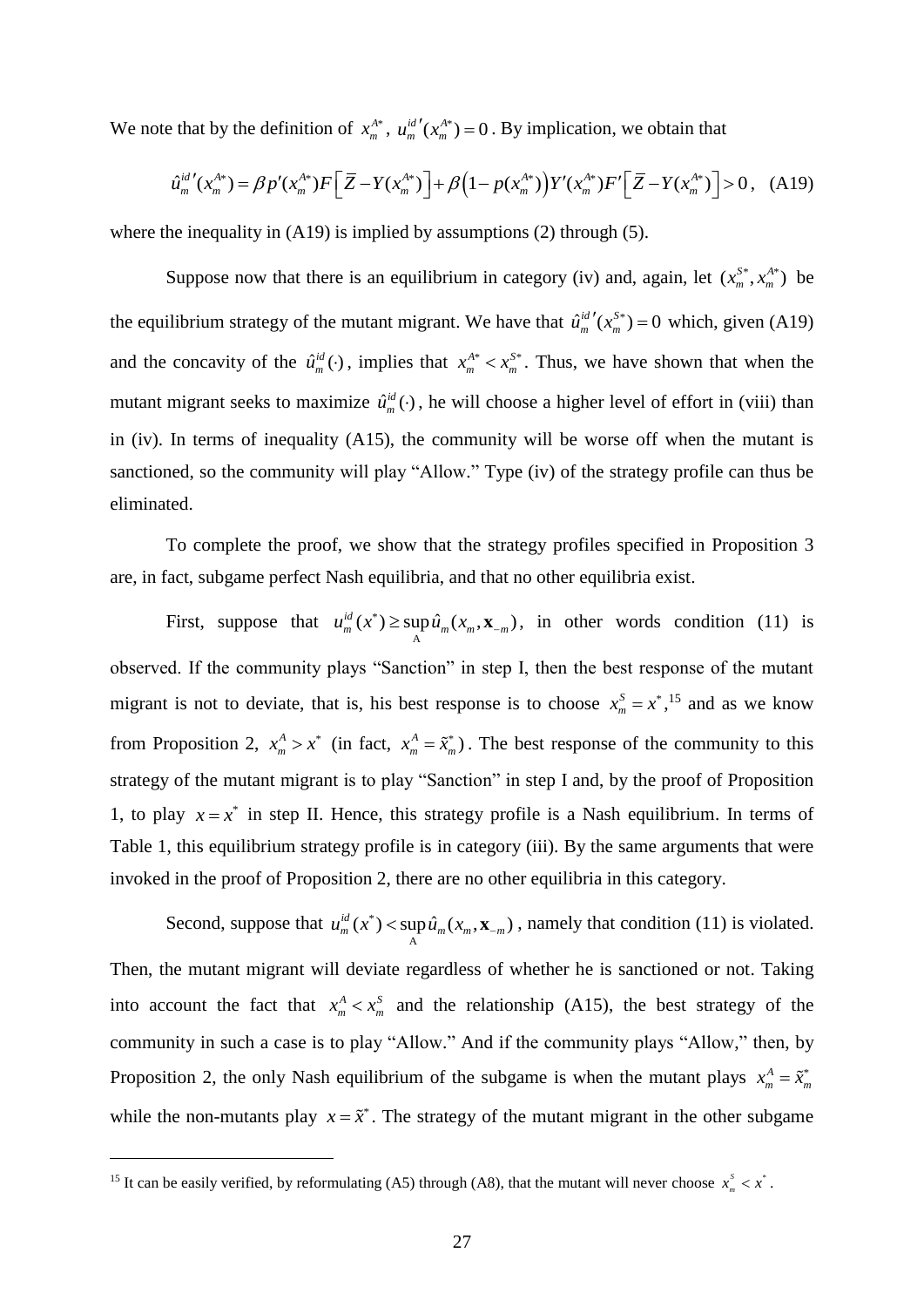(when he is penalized) is to exert the level of effort that maximizes  $\hat{u}_m^{id}(\cdot)$  as given by (A16), and we know from the earlier part of the proof that  $x_m^A < x_m^S$  $x_m^A < x_m^S$ . This equilibrium is in category (viii) and, again, it is the only perfect Nash equilibrium in this category.

Having shown that there are no subgame perfect Nash equilibria other than the ones in categories (iii) and (viii), we have exhausted all the possibilities for equilibria of the game. Q.E.D.

#### **Proof of Proposition 4**

We use the symbol  $x_m^S(\beta,c_m)$  $x_m^S(\beta,c_m)$  to denote the choice made by the sanctioned mutant migrant in step II of the game when the severity of the community's sanction is  $\beta$ , and the mutant migrant's assimilation ability parameter is equal to  $c_m$ . Let  $c(\beta)$  be defined as follows:

$$
c(\beta) = \inf \left\{ c : x_m^S(\beta, c) = x^* \right\},\
$$

where  $x^*$  is the equilibrium of the homogenous case (recalling Proposition 1).

The set  $\{c: x_m^S(\beta, c) = x^*\}$  $c: x_m^S(\beta, c) = x^*$  is non-empty because, as can be easily verified, for  $c = 1$ and any  $\beta$  we have that  $x_m^S(\beta, c) = x^*$  $x_m^S(\beta, c) = x^*$ . Furthermore, if  $c_m > c(\beta)$  then condition (11) is met and, by Proposition 3, we get the equilibrium of type (a); on other hand and if  $c_m \leq c(\beta)$ , then the equilibrium of type (b) prevails.

To show that 
$$
c(\beta)
$$
 is weakly decreasing in  $\beta$ , we note that  
\n
$$
c(\beta) = \inf \left\{ c : x_m^S(\beta, c) = x^* \right\} = \inf \left\{ c : u_m^{id}(x^*) \ge \sup_A \hat{u}_m(x_m, \mathbf{x}_{-m}) \right\},
$$

where  $A = \{(x_1, ..., x_n) : x_m > x^*, x_i = x < x_m \text{ for } i \neq m\}$ .

We treat the utility function of a mutant migrant who is subjected to a sanction,  $\hat{u}_m(x_m, \mathbf{x}_{-m})$ , as a function of  $\beta$ , and we adopt the notation  $\hat{u}_{m,\beta}(x_m, \mathbf{x}_{-m})$ . From (10) we see that for  $x_m > x^*$  the function  $\hat{u}_{m,\beta}(x_m, \mathbf{x}_{-m})$  is decreasing in  $\beta$ , which entails that  $\lim_{m \to \infty} \hat{u}_{m,\beta_1}(x_m, \mathbf{x}_{-m}) > \sup_{A} \hat{u}_{m,\beta_2}(x_m, \mathbf{x}_{-m})$  for  $\beta_1 < \beta_2$ , while  $\hat{u}_m(x^*, \mathbf{x}_{-m})$  is constant in  $\beta$ . Hence,

$$
\left\{c: u_{m,\beta_1}^{id}(x^*) \ge \sup_{A} \hat{u}_m(x_m, \mathbf{x}_{-m})\right\} \subset \left\{c: u_{m,\beta_2}^{id}(x^*) \ge \sup_{A} \hat{u}_m(x_m, \mathbf{x}_{-m})\right\},\
$$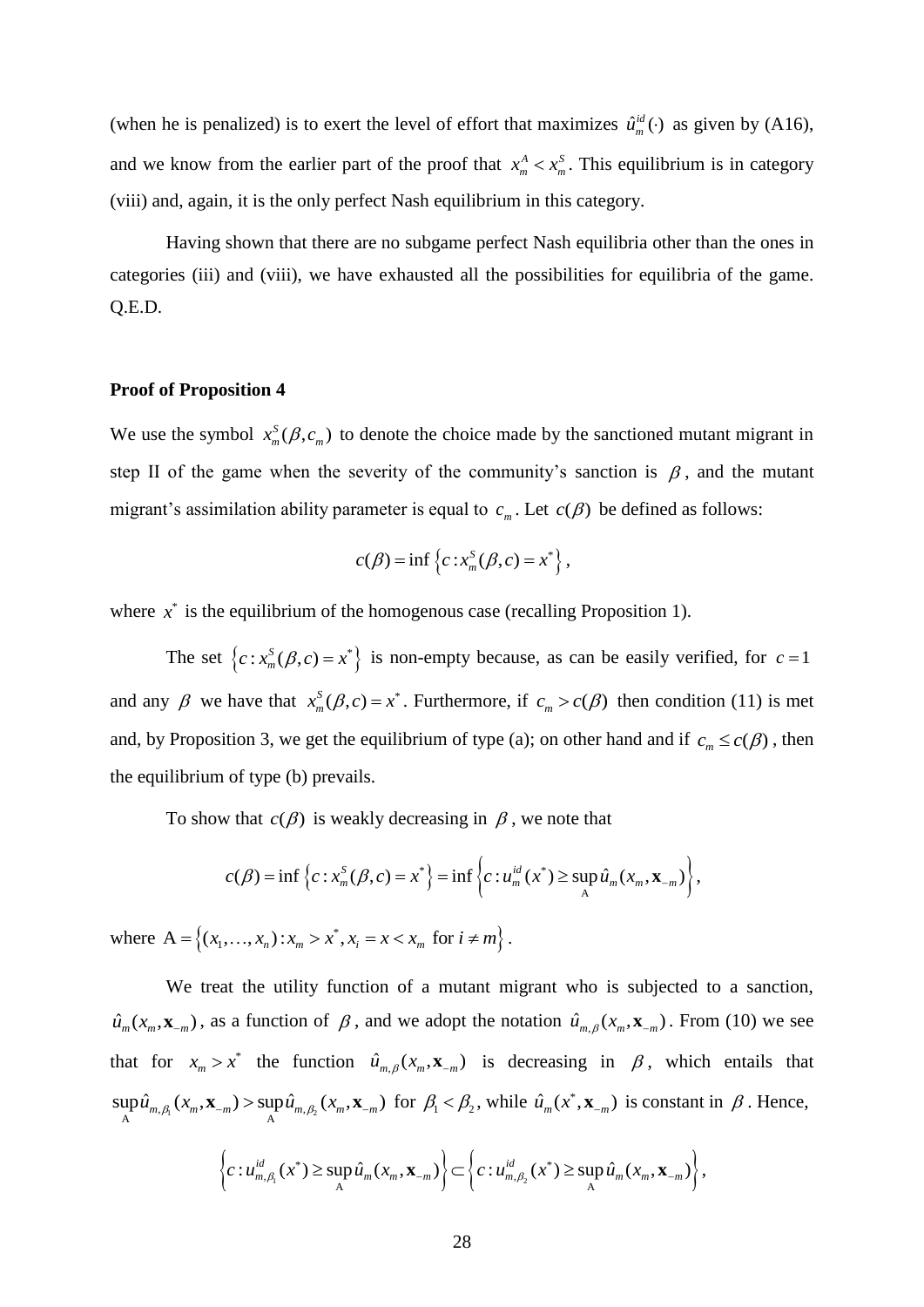implying that  $c(\beta_2) \leq c(\beta_1)$ . Q.E.D.

#### **Proof of Proposition 5**

Recalling the assumption regarding the probability distribution of  $c_m$ , the probability that  $c_m$ will be smaller than or equal to  $c(\beta)$  is  $G(c(\beta))$ . To prove part (i) of the proposition, we assume that  $c(\beta) \leq \underline{c}$ . Thus,  $G(c(\beta)) = 0$ : the probability that the assimilation advantage of the mutant migrant,  $c_m$ , will be smaller than or equal to  $c(\beta)$  is zero. Put differently, expressing the probability that the community will succeed in blocking the mutant migrant from acting on his improved ability as  $P(\beta) = 1 - G(c(\beta))$ , we get that for  $c(\beta) \leq c$ ,  $P(\beta) = 1$ . This concludes the proof of part (i) of the proposition.

To prove part (ii) of the proposition, we note that under the assumption that  $c(\beta) > c_0$ , we get that  $G(c(\beta)) > 0$ , and that  $P(\beta) = 1 - G(c(\beta)) > 0$ .

To prove part (iii) of the proposition, we recall from Proposition 2 that  $c(\beta)$  is weakly declining in  $\beta$ , which implies that for  $\beta_1 < \beta_2$  we get that  $c(\beta_1) \geq c(\beta_2)$ . In turn, from the monotonicity property of the cumulative distribution function  $G(c)$  we get that  $G(c(\beta_1)) \ge G(c(\beta_2))$ , which is equivalent to  $P(\beta_1) \le P(\beta_2)$ . Q.E.D.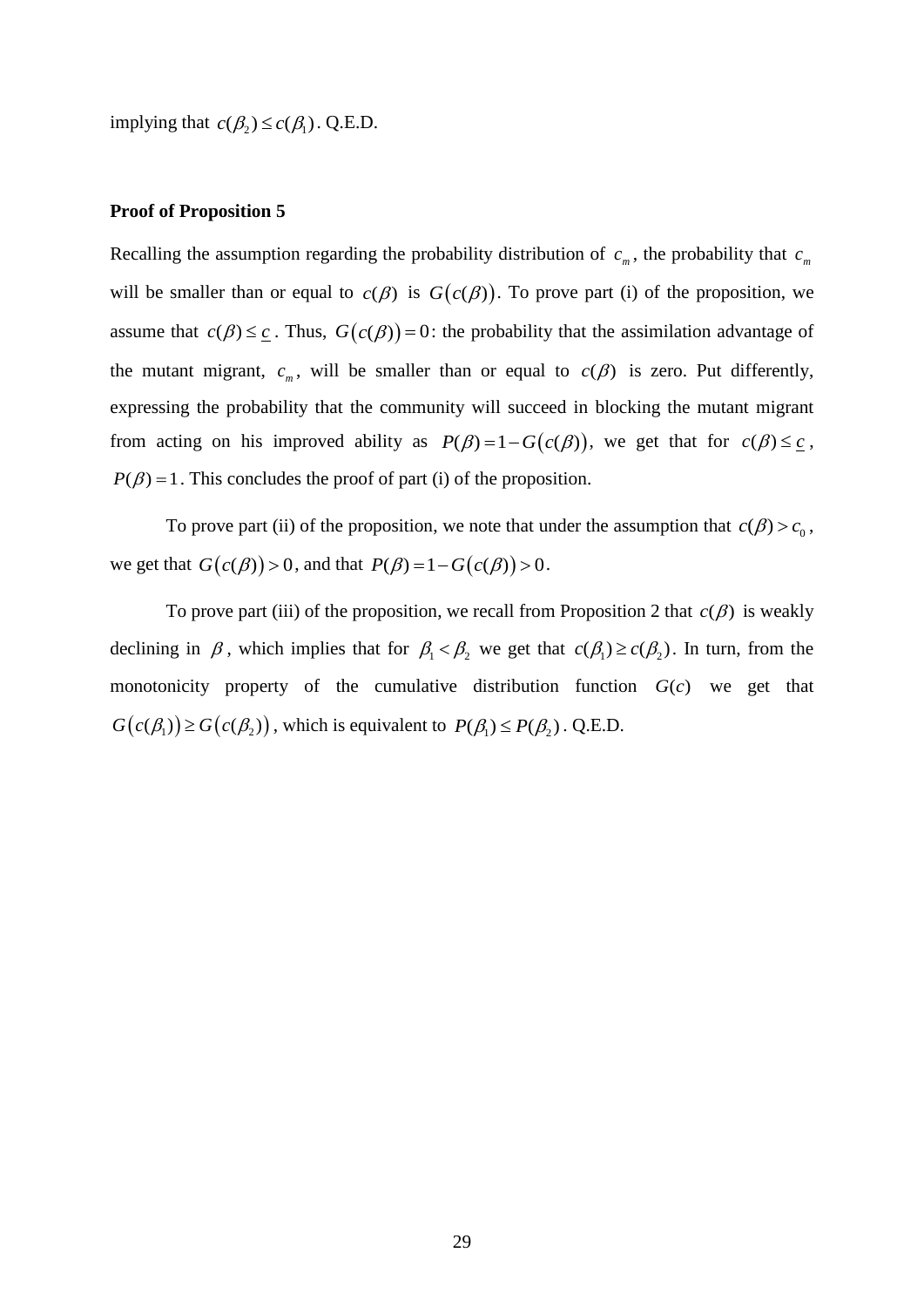### **References**

- Akerlof, George A. (1997). "Social Distance and Social Decisions," *Econometrica* 65(5): 1005-1027.
- Alba, Richard D. and Logan, John R. (1993). "Minority Proximity to Whites in Suburbs: An Individual-Level Analysis of Segregation," *American Journal of Sociology* 98(6): 1388-1427.
- Alba, Richard and Nee, Victor (2003). *Remaking the American Mainstream: Assimilation and Contemporary Immigration*. Cambridge: Harvard University Press.
- Bartel, Ann P. (1989). "Where Do the New U.S. Immigrants Live?," *Journal of Labor Economics* 7(4): 371-391.
- Bauer, Thomas, Epstein, Gil S., and Gang, Ira N. (2005). "Enclaves, Language, and the Location Choice of Migrants," *Journal of Population Economics* 18(4): 649-662.
- Becker, Gary S. (1974). "A Theory of Social Interactions," *Journal of Political Economy,* 82(6): 1063-1094.
- Bezin, Emeline and Moizeau, Fabien (2017). "Cultural Dynamics, Social Mobility and Urban Segregation," *Journal of Urban Economics* 99: 173-187.
- Blau, Francine and Kahn, Lawrence (2015). "Immigration and the Distribution of Incomes," in Chiswick, Barry R. and Miller, Paul W. (eds.) *Handbook of the Economics of International Migration*. Amsterdam: Elsevier.
- Chiswick, Barry R. and Miller, Paul W. (1995). "The Endogeneity between Language and Earnings: International Analyses," *Journal of Labor Economics* 13(2): 246-288.
- Chiswick, Barry R. and Miller, Paul W. (2002). "Immigrant Earnings: Language Skills, Linguistic Concentrations and the Business Cycle," *Journal of Population Economics*  15(1): 31-57.
- Chiswick, Barry R. and Miller, Paul W. (2005). "Do Enclaves Matter in Immigrant Adjustment?," *City & Community* 4(1): 5-36.
- Clark, Andrew E., Frijters, Paul, and Shields, Michael A. (2008). "Relative Income, Happiness, and Utility: An Explanation for the Easterlin Paradox and Other Puzzles," *Journal of Economic Literature* 46(1): 95-144.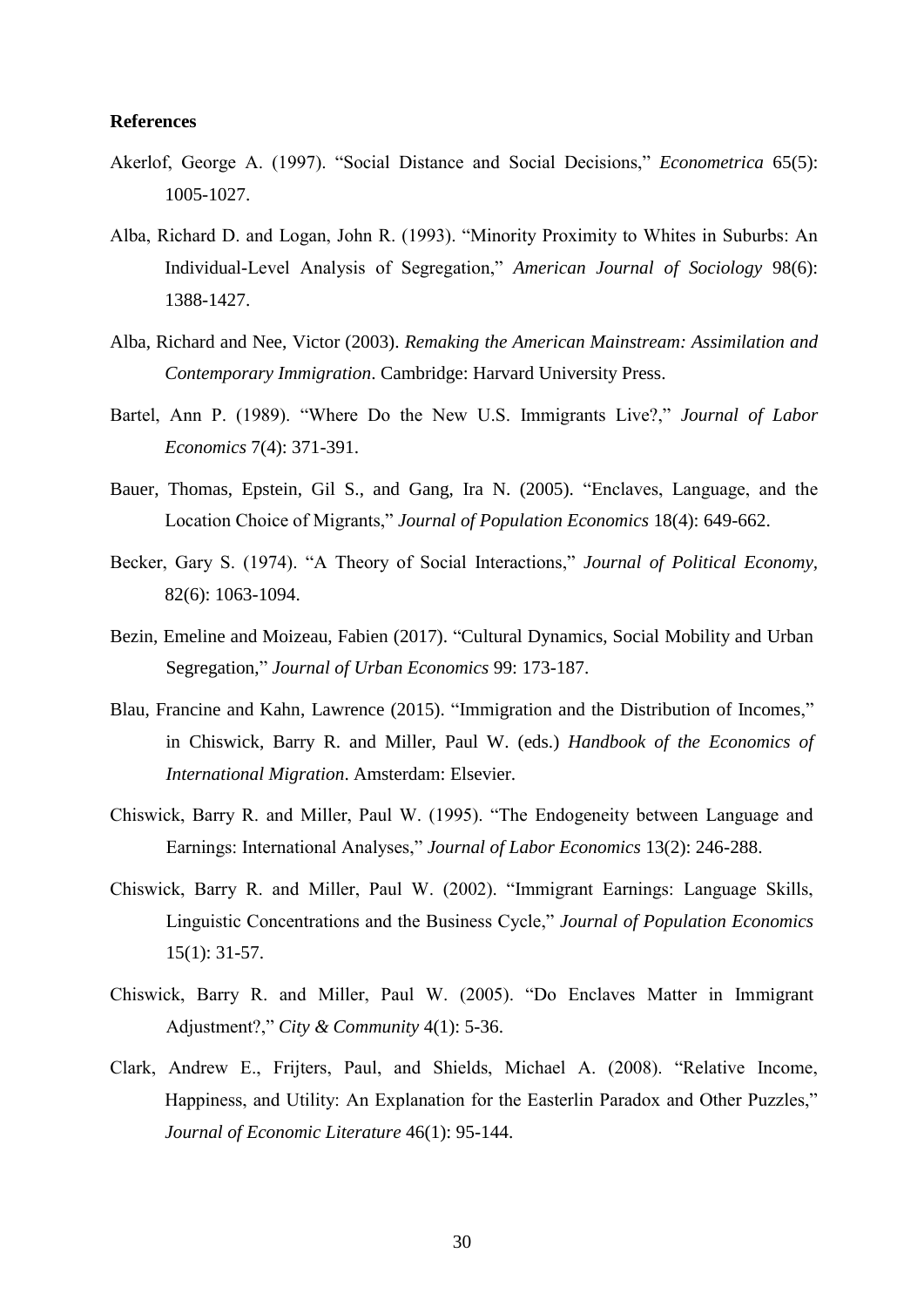- Cole, Harold L., Mailath, George J., and Postlewaite, Andrew (1992). "Social Norms, Savings Behavior, and Growth," *Journal of Political Economy* 100(6): 1092-1125.
- Cole, Harold L., Mailath, George J., and Postlewaite, Andrew (1998). "Class Systems and the Enforcement of Social Norms," *Journal of Public Economics* 70(1): 5-35.
- Cutler, David M., Glaeser, Edward L., and Vigdor, Jacob L. (2008). "When are Ghettos Bad? Lessons from Immigrant Segregation in the United States," *Journal of Urban Economics* 63(3): 759-774.
- Dunlevy, James A. (1991). "On the Settlement Patterns of Recent Caribbean and Latin Immigrants to the United States," *Growth and Change* 22(1): 54-67.
- Eibner, Christine and Evans, William N. (2005). "Relative Deprivation, Poor Health Habits, and Mortality," *Journal of Human Resources* 40(3): 591-620.
- Fan, C. Simon and Stark, Oded (2007). "A Social Proximity Explanation of the Reluctance to Assimilate," *Kyklos* 60(1): 55-63.
- Gans, Herbert (1992). "Second-Generation Decline: Scenarios for the Economic and Ethnic Futures of the Post-1965 American Immigrants," *Ethnic and Racial Studies* 15(2):173- 190.
- Gijsberts, Mérove and Vervoort, Miranda (2009). "Beeldvorming Onder Hoger Opgeleide Allochtonen. Waarom Is Er Sprake Van Een Integratieparadox?," *Sociologie* 5(3): 406-429.
- Gordon, Milton M. (1964). *Assimilation in American Life: The Role of Race, Religion, and National Origins*. New York: Oxford University Press.
- Iceland, John and Nelson, Kyle A. (2008). "Hispanic Segregation in Metropolitan America: Exploring the Multiple Forms of Spatial Assimilation," *American Sociological Review* 73(5): 741-765.
- Jiménez, Tomás R. (2010). *Replenished Ethnicity: Mexican Americans, Immigration, and Identity*. Berkeley and Los Angeles: University of California Press.
- Kanemoto, Yoshitsugu (1980). "Externality, Migration, and Urban Crises," *Journal of Urban Economics* 8(2): 150-164.
- Kroneberg, Clemens (2008). "Ethnic Communities and School Performance among the New Second Generation in the United States: Testing the Theory of Segmented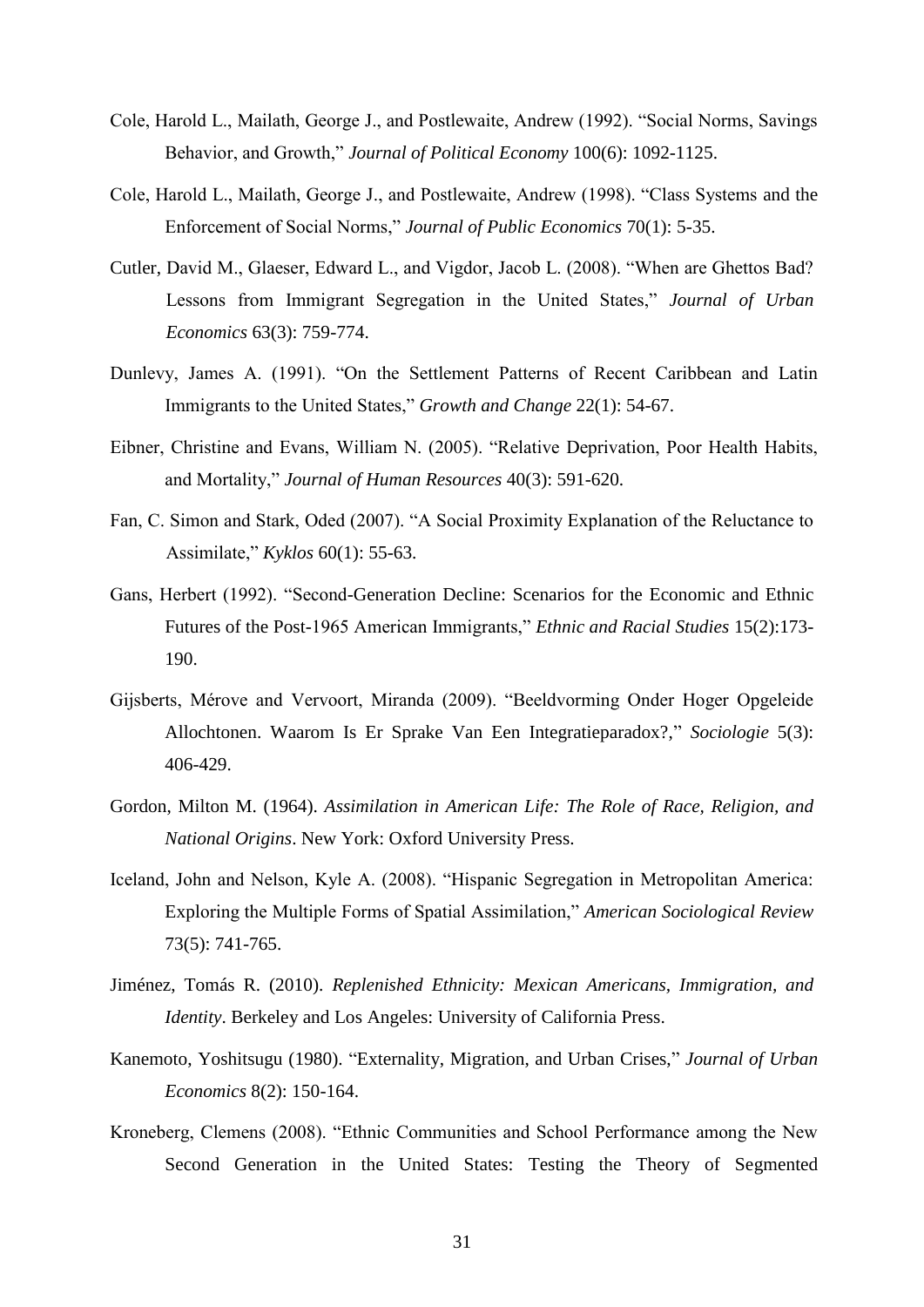Assimilation," *Annals of the American Academy of Political and Social Science* 620(1): 138-160.

- Lazear, Edward P. (1999). "Culture and Language," *Journal of Political Economy* 107(S6): S95-S126.
- Lazear, Edward P. (2005). "The Slow Assimilation of Mexicans in the United States," Stanford University, Mimeo.
- Luttmer, Erzo F. P. (2005). "Neighbors as Negatives: Relative Earnings and Well-Being," *Quarterly Journal of Economics* 120(3): 963-1002.
- Massey, Douglas S. and Denton, Nancy A. (1987). "Trends in the Residential Segregation of Blacks, Hispanics, and Asians: 1970-1980," *American Sociological Review* 52(6): 802- 825.
- McManus, Walter, Gould, William, and Welch, Finis (1983). "Earnings of Hispanic Men: The Role of English Language Proficiency," *Journal of Labor Economics* 1(2): 101-130.
- Ottaviano, Gianmarco I. P. and Peri, Giovanni (2005). "Cities and Cultures," *Journal of Urban Economics* 58(2): 304-337.
- Perlmann, Joel and Waldinger, Roger (1997). "Second Generation Decline? Children of Immigrants, Past and Present - A Reconsideration," *International Migration Review* 31(4): 893-922.
- Portes, Alejandro and Zhou, Min (1993). "The New Second Generation: Segmented Assimilation and its Variants," *Annals of the American Academy of Political and Social Science* 530(1): 74-96.
- Postlewaite, Andrew (1998). "The Social Basis of Interdependent Preferences," *European Economic Review* 42(3-5): 779-800.
- Shields, Michael A. and Price, Stephen W. (2002). "The English Language Fluency and Occupational Success of Ethnic Minority Immigrant Men Living in English Metropolitan Areas," *Journal of Population Economics* 15(1): 137-160.
- Tainer, Evelina (1988). "English Language Proficiency and the Determination of Earnings among Foreign-Born Men," *The Journal of Human Resources* 23(1): 108-122.
- Telles, Edward E. and Ortiz, Vilma (2008). *Generations of Exclusion: Mexican Americans, Assimilation, and Race*. New York: Russell Sage Foundation.